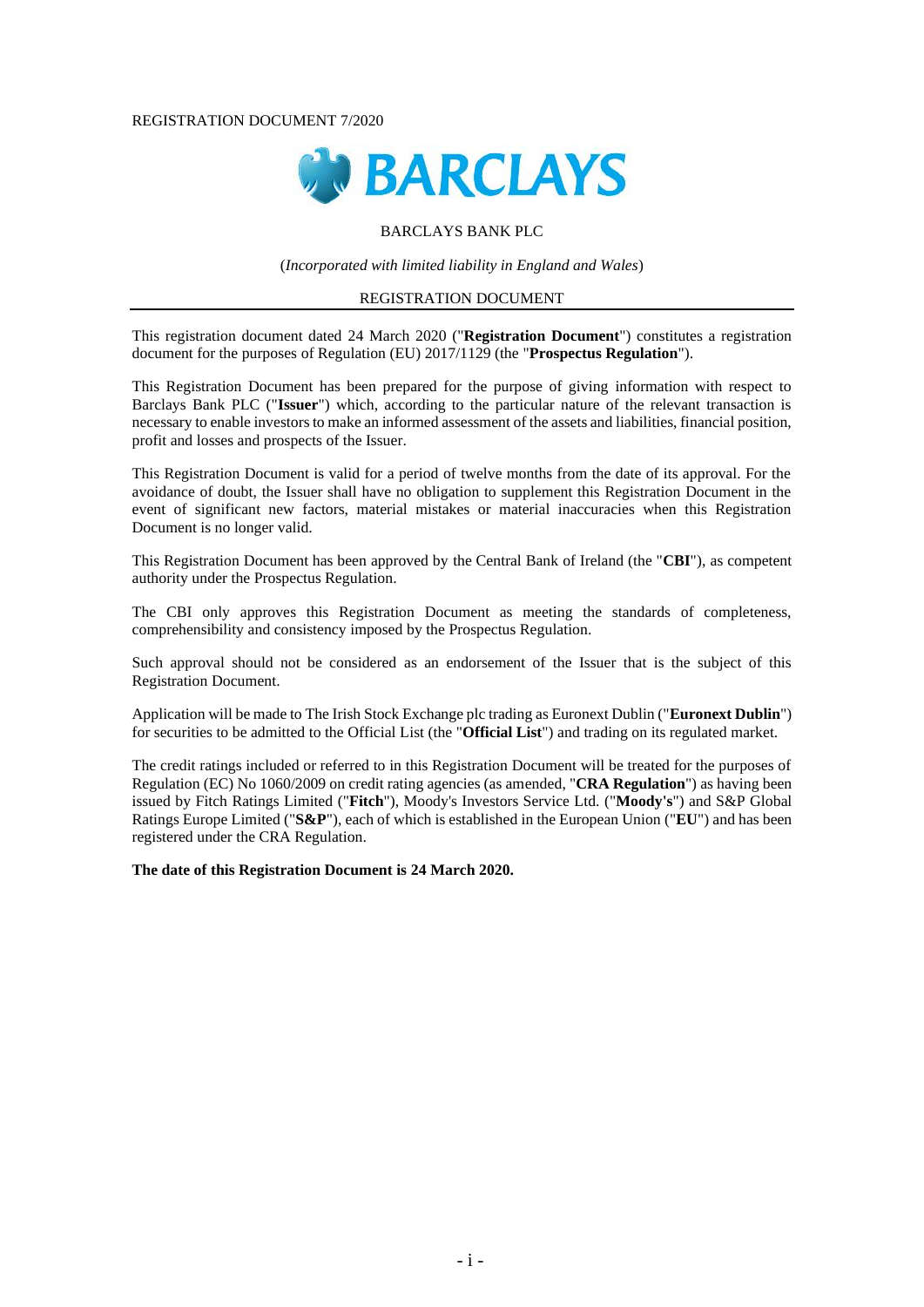### **IMPORTANT NOTICES**

The Issuer accepts responsibility for the information contained in this Registration Document and declares that, to the best of the knowledge of the Issuer, the information contained in this Registration Document, is in accordance with the facts and that the Registration Document makes no omission likely to affect its import.

This Registration Document is to be read and construed with all documents incorporated by reference into it.

No person has been authorised to give any information or to make any representation not contained in or not consistent with this Registration Document, including any documents incorporated by reference herein, and, if given or made, such information or representation must not be relied upon as having been authorised by the Issuer, any trustee or any dealer appointed in relation to any issue of debt or derivative securities by the Issuer.

This Registration Document, including any documents incorporated by reference herein, should not be considered as a recommendation by the Issuer, any trustee or any dealer appointed in relation to any issue of debt or derivative securities by the Issuer that any recipient of this Registration Document, including any document incorporated by reference herein, should purchase any debt or derivative securities issued by the Issuer.

Each prospective investor contemplating subscribing for or purchasing debt or derivative securities issued by the Issuer should consider the terms and conditions of such debt or derivative securities, as set out in the relevant prospectus or other offering document, independently (or at the advice of its own professional advisers), in addition to making its own independent investigation of the financial condition and affairs, and its own appraisal of the creditworthiness, of the Issuer. No part of this Registration Document including any documents incorporated by reference herein constitutes an offer or invitation by or on behalf of the Issuer, any trustee or any dealer appointed in relation to any issue of debt or derivative securities by the Issuer or any of them to any person to subscribe for or to purchase any of the debt or derivative securities issued by the Issuer.

None of the delivery of this Registration Document or any documents incorporated by reference herein or any prospectus, other offering document referring to this Registration Document or any relevant Final Terms or Pricing Supplement or the offering, sale or delivery of any debt or derivative securities shall, in any circumstances, create any implication that there has been no change in the affairs of the Issuer since the date hereof, or that the information contained in this Registration Document including any documents incorporated by reference herein, is correct at any time subsequent to the date hereof or that any other written information delivered in connection herewith or therewith is correct as of any time subsequent to the date indicated in such document. Any dealer or trustee appointed in relation to any issue of debt or derivative or securities by the Issuer expressly does not undertake to review the financial condition or affairs of the Issuer or its subsidiary undertakings during the life of such securities.

The distribution of this Registration Document, including any document incorporated by reference herein, and the offer or sale of securities issued by the Issuer may be restricted by law in certain jurisdictions. Persons into whose possession this Registration Document or any document incorporated by reference herein or any securities issued by the Issuer come must inform themselves about, and observe, any such restrictions. For a description of certain restrictions on offers, sales and deliveries of securities issued by the Issuer and on the distribution of this Registration Document, including any document incorporated by reference herein, see the applicable description of arrangements relating to subscription and sale of the relevant debt or derivative securities in the relevant prospectus or other offering document.

In this Registration Document and in relation to any securities issued by the Issuer, references to the "**relevant dealers**" are to whichever of the dealers enters into an agreement for the issue of such securities issued by the Issuer as described in the applicable description of arrangements relating to subscription and sale of the relevant debt or derivative securities in the relevant prospectus or other offering document and references to the "**relevant Final Terms**" are to the Final Terms or Pricing Supplement relating to such securities.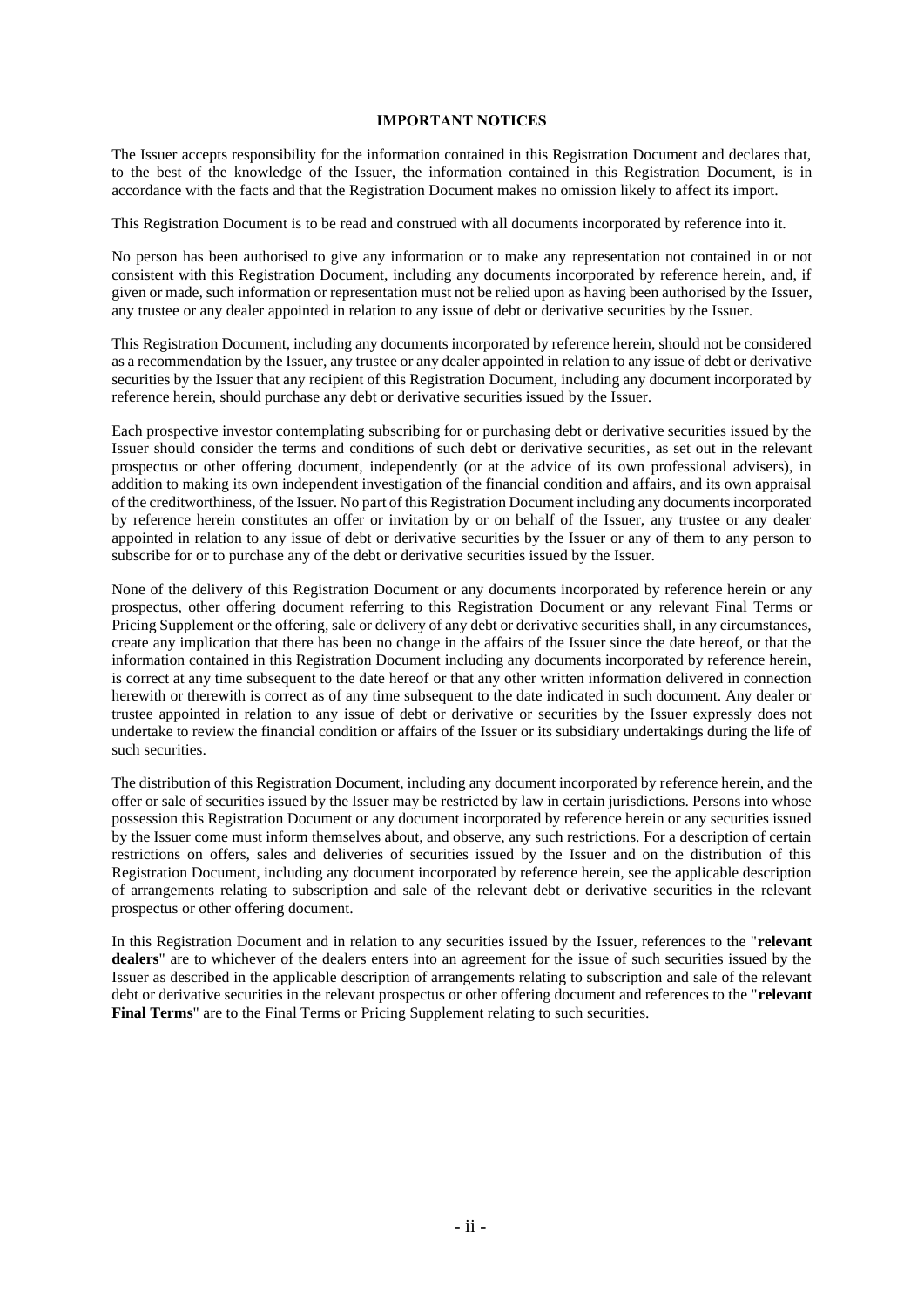## **INTRODUCTION**

### **What is this document?**

This Registration Document contains information describing the Issuer's business activities as well as certain financial information and material risks faced by the Issuer and the Barclays Bank Group, which, according to the particular nature of the Issuer and the Barclays Bank Group and the securities which the Issuer may offer to the public or apply to have admitted to trading on a regulated market, is necessary to enable you to make an informed assessment of the assets and liabilities, financial position, profit and losses and prospects of the Issuer and the Barclays Bank Group. Some of this information is incorporated by reference into this Registration Document.

### **How do I use this Registration Document?**

You should read and understand fully the contents of this Registration Document, including any documents incorporated by reference. This Registration Document contains important information about the Issuer and the Barclays Bank Group, as well as describing certain risks relating to the Issuer, the Barclays Bank Group and their business. An overview of the various sections comprising this Registration Document is set out below.

- The *Risk Factors* section describes the principal risks and uncertainties which could have a material adverse effect on the business, operations, financial condition or prospects of the Issuer and/or the Barclays Bank Group, and could have a material adverse effect on the return on the Securities.
- The *Information Incorporated by Reference* section sets out the information that is deemed to be incorporated by reference into this Registration Document. This Registration Document should be read together with all information which is deemed to be incorporated into this Registration Document by reference.
- The *Issuer, the Barclays Bank Group and the Group* section provides certain information about the Issuer, the Barclays Bank Group and the Group, as well as details of litigation, investigations and reviews that the Issuer and the Barclays Bank Group are party to and the subject of.
- The *General Information* section sets out further information on the Issuer and the Barclays Bank Group which the Issuer is required to include under applicable rules (including details of where you can inspect documents which are relevant to you in conjunction with this Registration Document).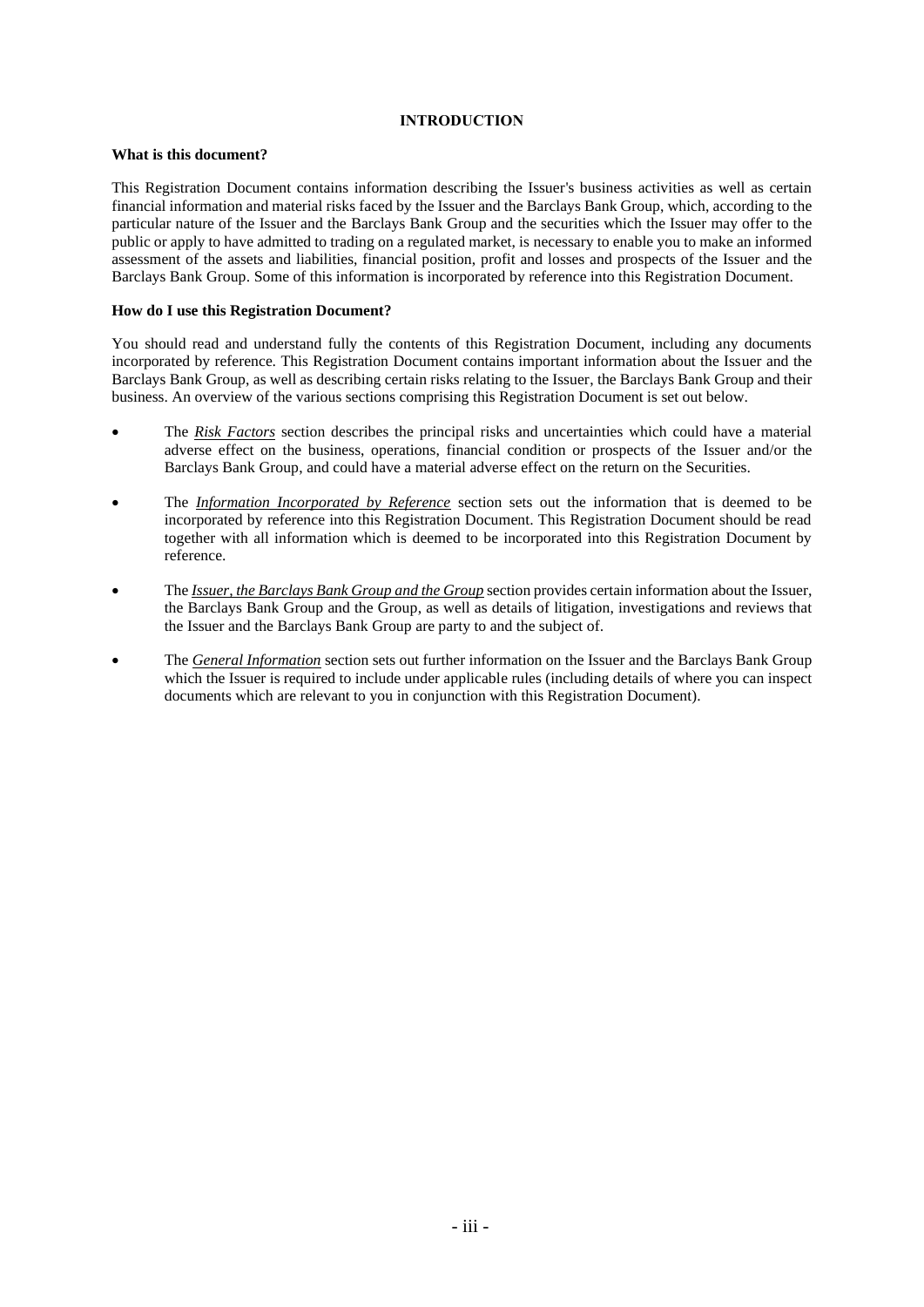### **DEFINITIONS AND INTERPRETATION**

The terms the "**Group**" or "**Barclays**" mean Barclays PLC together with its subsidiaries and the term "**Barclays Bank Group**" means Barclays Bank PLC together with its subsidiaries.

In this Registration Document, the abbreviations "**£m**" and "**£bn**" represent millions and thousands of millions of pounds sterling, respectively.

"**Securities**" means any securities issued by the Issuer described in any securities note and, if applicable, summary, which when read together with this Registration Document comprise a prospectus for the purposes of Article 6(3) of the Prospectus Regulation or in any base prospectus for the purposes of Article 8 of the Prospectus Regulation or other offering document into which this Registration Document may be incorporated by reference.

"**UK Bail-in Power**" means any write-down, conversion, transfer, modification and/or suspension power existing from time to time under any laws, regulations, rules or requirements relating to the resolution of banks, banking group companies, credit institutions and/or investment firms incorporated in the United Kingdom in effect and applicable in the United Kingdom to the Issuer or other members of the Group (as the same has been or may be amended from time to time) pursuant to which obligations of a bank, banking group company, credit institution or investment firm or any of its affiliates can be reduced, cancelled, amended, transferred and/or converted into shares or other securities or obligations of the obligor or any other person.

Where the context so requires, capitalised terms used will be defined in this Registration Document and are referenced in the Index of Abbreviations to this Registration Document.

Any reference in this Registration Document to any legislation (whether primary legislation or other subsidiary legislation made pursuant to primary legislation) shall be construed as a reference to such legislation as the same may have been, or may from time to time be, amended, superseded or re-enacted.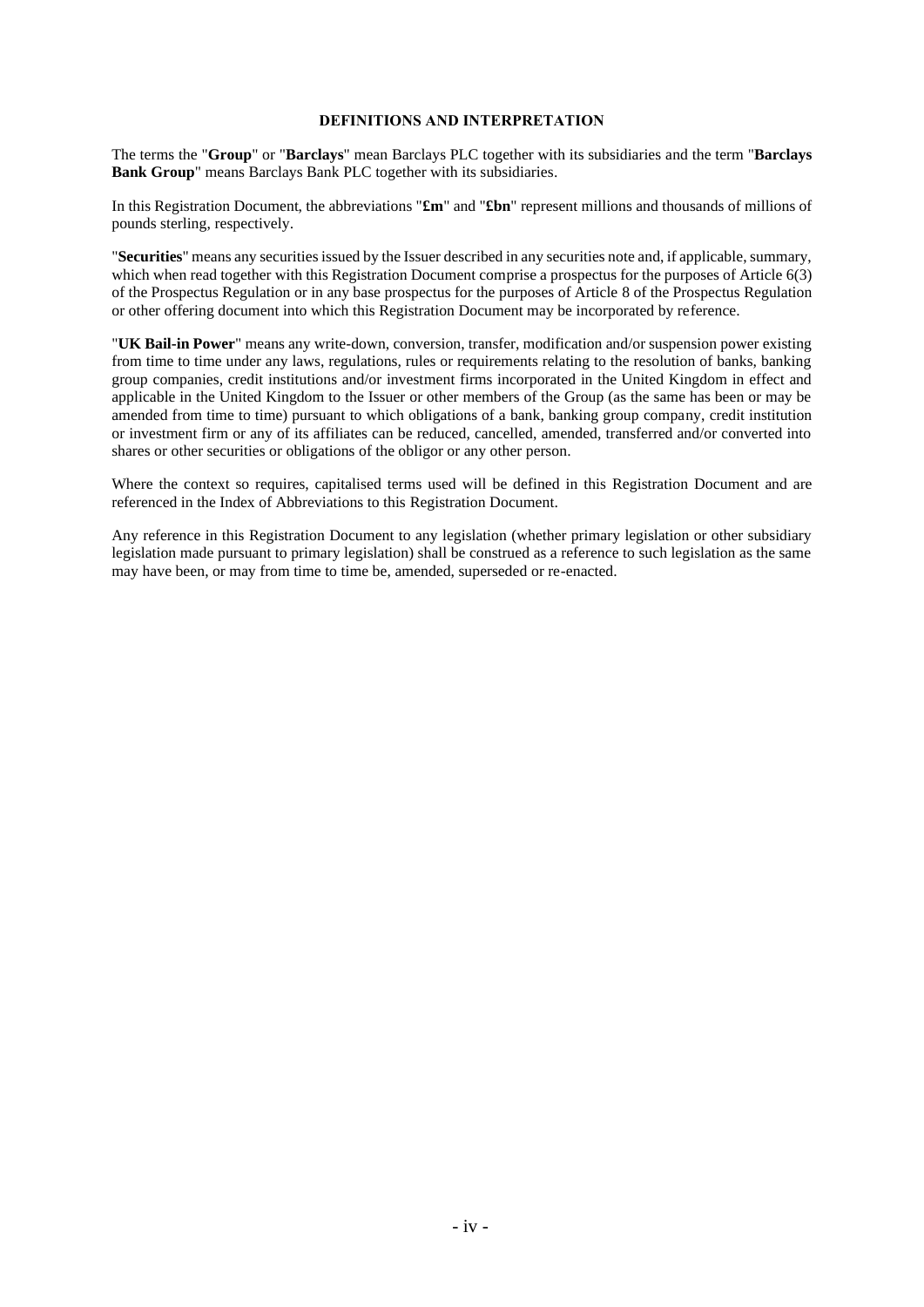# **TABLE OF CONTENTS**

# Page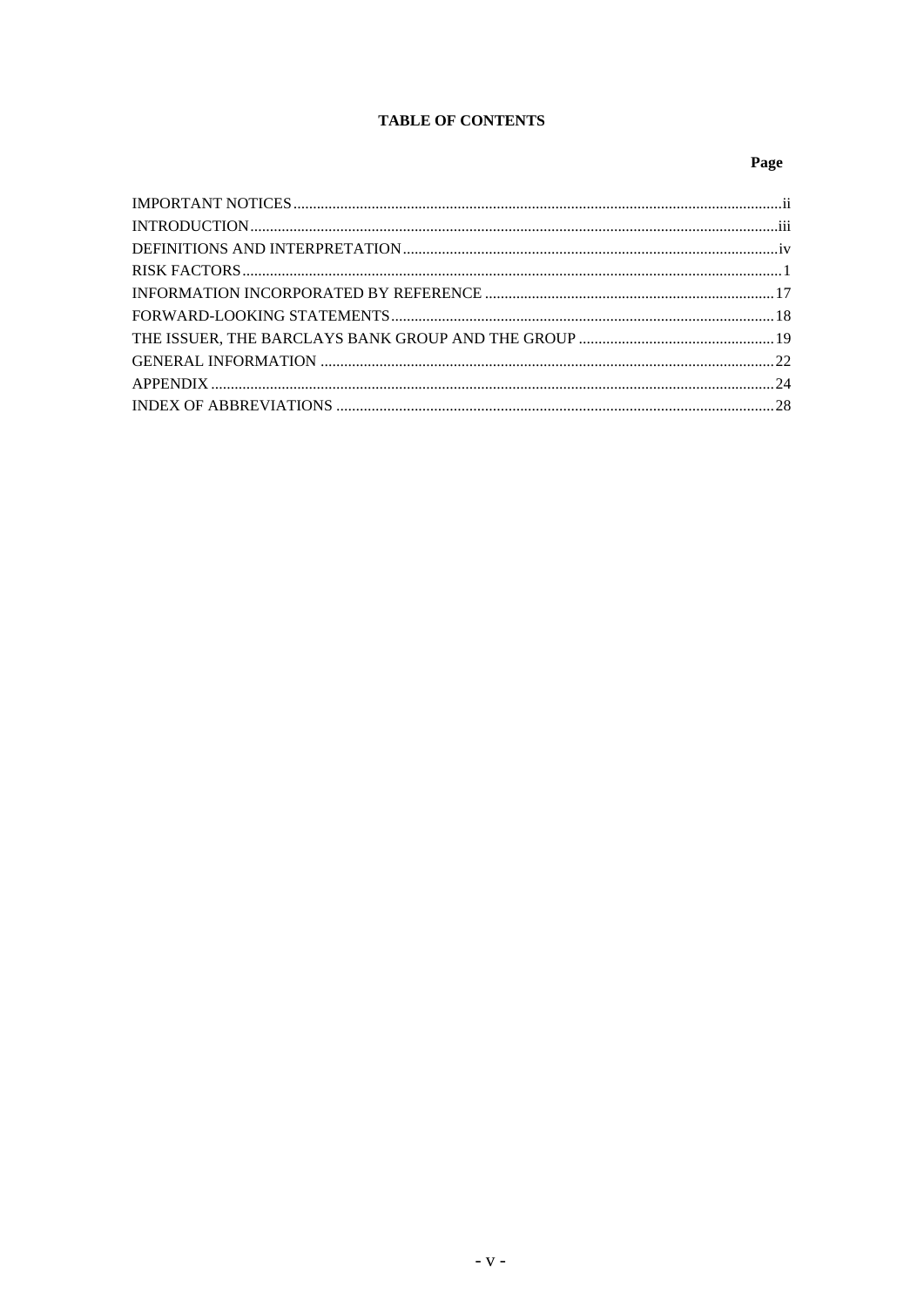### **RISK FACTORS**

*Prospective investors should consider carefully the risks set forth and referred to below and the other information contained in this Registration Document (including any information incorporated by reference herein) prior to making any investment decision with respect to the Securities.*

*Each of the risks described below could have a material adverse effect on the Issuer's business, operations, financial condition or prospects, which, in turn, could have a material adverse effect on the return on the Securities. Prospective investors should only invest in the Securities after assessing these risks. More than one risk factor may have a simultaneous or a compounding effect which may not be predictable. No assurance can be given as to the effect that any combination of risk factors may have on the return on the Securities. The risks below are not exhaustive and there may be additional risks and uncertainties that are not presently known to the Issuer or that the Issuer currently believes to be immaterial but that could have a material impact on the business, operations, financial condition or prospects of the Issuer.*

*Prospective investors should note that the risks described below are not the only risks the Issuer faces. The Issuer has described only those risks relating to its operations that it considers to be material. There may be additional risks that the Issuer currently considers not to be material or of which it is not currently aware, and any of these risks could have the effects set forth above.*

#### **Principal Risks relating to the Issuer**

Material risks are those to which senior management pay particular attention and which could cause the delivery of the Barclays Bank Group's strategy, results of operations, financial condition and/or prospects to differ materially from expectations. Emerging risks are those which have unknown components, the impact of which could crystallise over a longer time period. In addition, certain other factors beyond the Barclays Bank Group's control, including escalation of terrorism or global conflicts, natural disasters, epidemic outbreaks and similar events, although not detailed below, could have a similar impact on the Barclays Bank Group.

### **Material existing and emerging risks potentially impacting more than one principal risk**

### 1. **Business conditions, general economy and geopolitical issues**

The Barclays Bank Group's operations are subject to potentially unfavourable global and local economic and market conditions, as well as geopolitical developments, which may have a material effect on the Barclays Bank Group's business, results of operations, financial condition and prospects.

A deterioration in global or local economic and market conditions may lead to (among other things): (i) deteriorating business, consumer or investor confidence and lower levels of fixed asset investment and productivity growth, which in turn may lead to lower client activity, including lower demand for borrowing from creditworthy customers; (ii) higher default rates, delinquencies, write-offs and impairment charges as borrowers struggle with the burden of additional debt; (iii) subdued asset prices and payment patterns, including the value of any collateral held by the Barclays Bank Group; (iv) markto-market losses in trading portfolios resulting from changes in factors such as credit ratings, share prices and solvency of counterparties; and (v) revisions to calculated expected credit losses ("**ECLs**") leading to increases in impairment allowances. In addition, the Barclays Bank Group's ability to borrow from other financial institutions or raise funding from external investors may be affected by deteriorating economic conditions and market disruption.

Geopolitical events may lead to further financial instability and affect economic growth. In particular:

- In the United Kingdom ("**UK**"), the decision to leave the EU may give rise to further economic and political consequences including for investment and market confidence in the UK and the remainder of EU. See "*Process of UK withdrawal from the EU*" below for further details.
- A significant proportion of the Barclays Bank Group's portfolio is located in the United States ("**US**"), including a major credit card portfolio and a range of corporate and investment banking exposures. The possibility of significant continued changes in US policy in certain sectors (including trade, healthcare and commodities), may have an impact on the Barclays Bank Group's associated portfolios. Stress in the US economy, weakening gross domestic product ("**GDP**") and the associated exchange rate fluctuations, heightened trade tensions (such as the current dispute between the US and China), an unexpected rise in unemployment and/or an increase in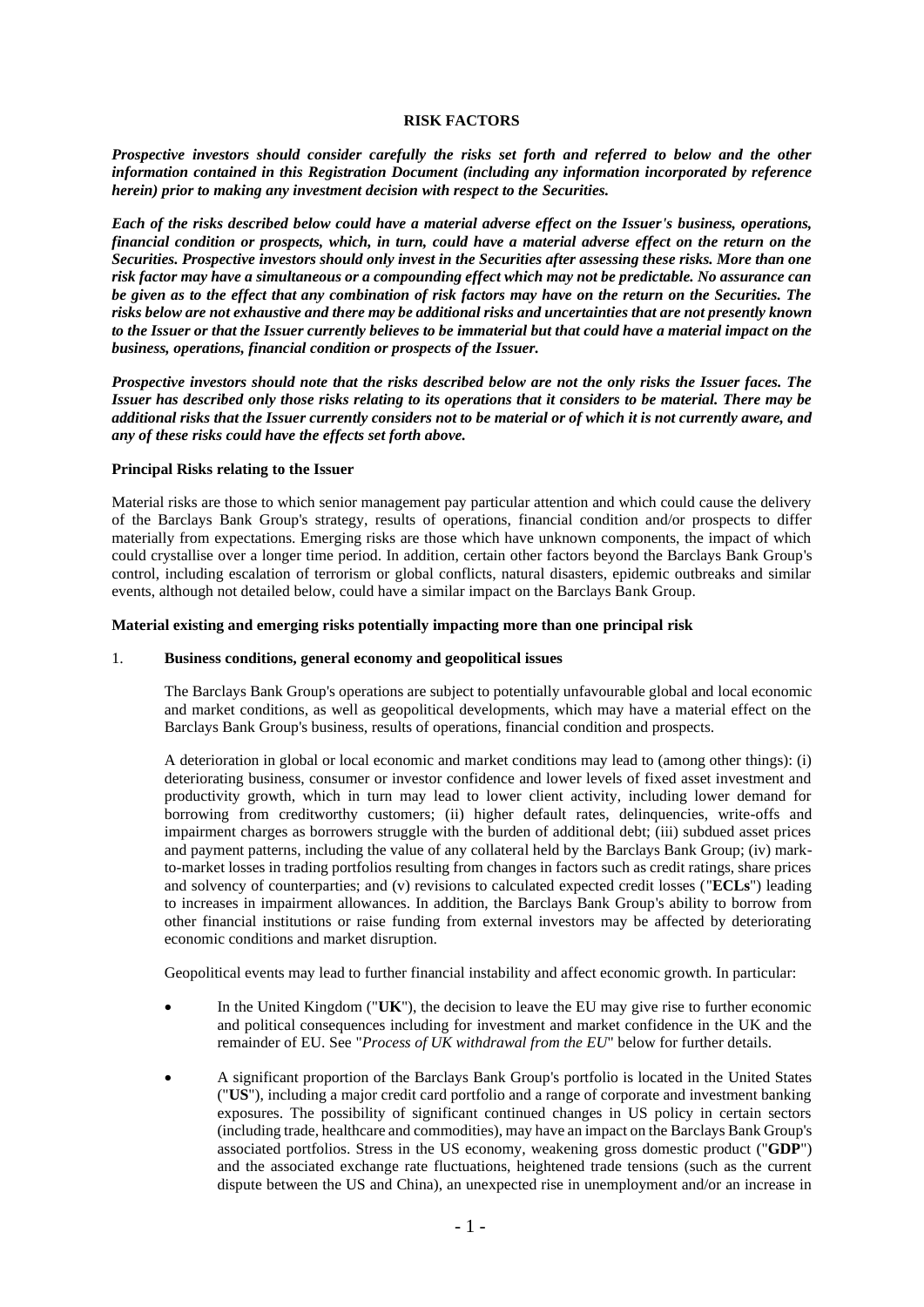interest rates could lead to increased levels of impairment, resulting in a negative impact on the Barclays Bank Group's profitability.

- Global GDP growth weakened in 2019, as elevated policy uncertainty weighed on manufacturing activity and investment. As a result, a number of central banks, most notably the Federal Reserve and European Central Bank, pursued monetary easing. Whilst the direct and indirect impact of the Coronavirus (COVID-19) outbreak remains uncertain, a number of central banks and governments have announced financial stimulus packages in anticipation of a very significant negative impact on GDP during 2020. Concerns remain as to whether these policy tools will counter anticipated macro-economic risks and a prolongation of the outbreak could significantly adversely affect economic growth, affect specific industries or countries or affect the Barclays Bank Group's employees and business operations in the affected countries. In addition, an escalation in geopolitical tensions, increased use of protectionist measures or a disorderly withdrawal from the EU may negatively impact the Barclays Bank Group's business in the affected regions.
- In China the pace of credit growth remains a concern, given the high level of leverage and despite government and regulatory action. A stronger than expected slowdown could result if authorities fail to appropriately manage growth during the transition from manufacturing towards services and the end of the investment and credit-led boom. Deterioration in emerging markets could affect the Barclays Bank Group if it results in higher impairment charges via sovereign or counterparty defaults.

### 2. **Process of UK withdrawal from the EU**

The manner in which the UK withdraws from the EU will likely have a marked impact on general economic conditions in the UK and the EU. The UK's future relationship with the EU and its trading relationships with the rest of the world could take a number of years to resolve. This may lead to a prolonged period of uncertainty, unstable economic conditions and market volatility, including fluctuations in interest rates and foreign exchange rates.

Whilst the exact impact of the UK's withdrawal from the EU is unknown, the Barclays Bank Group continues to monitor the risks that may have a more immediate impact for its business, including, but not limited to:

- Market volatility, including in currencies and interest rates, might increase which could have an impact on the value of the Barclays Bank Group's trading book positions.
- Credit spreads could widen leading to reduced investor appetite for the Barclays Bank Group's debt securities. This could negatively impact the Barclays Bank Group's cost of and/or access to funding. In addition, market and interest rate volatility could affect the underlying value of assets in the banking book and securities held by the Barclays Bank Group for liquidity purposes.
- A credit rating agency downgrade applied directly to the Barclays Bank Group, or indirectly as a result of a credit rating agency downgrade to the UK Government, could significantly increase the Barclays Bank Group's cost of and/or reduce its access to funding, widen credit spreads and materially adversely affect the Barclays Bank Group's interest margins and liquidity position.
- A UK recession with lower growth, higher unemployment and falling UK property prices could lead to increased impairments in relation to a number of the Barclays Bank Group's portfolios, including, but not limited to, its corporate portfolios and commercial real estate exposures.
- The ability to attract, or prevent the departure of, qualified and skilled employees may be impacted by the UK's and the EU's future approach to the EU freedom of movement and immigration from the EU countries and this may impact the Barclays Bank Group's access to the EU talent pool.
- A disorderly exit from the EU may put a strain on the capabilities of the Barclays Bank Group's systems, increasing the risk of failure of those systems and potentially resulting in losses and reputational damage for the Barclays Bank Group.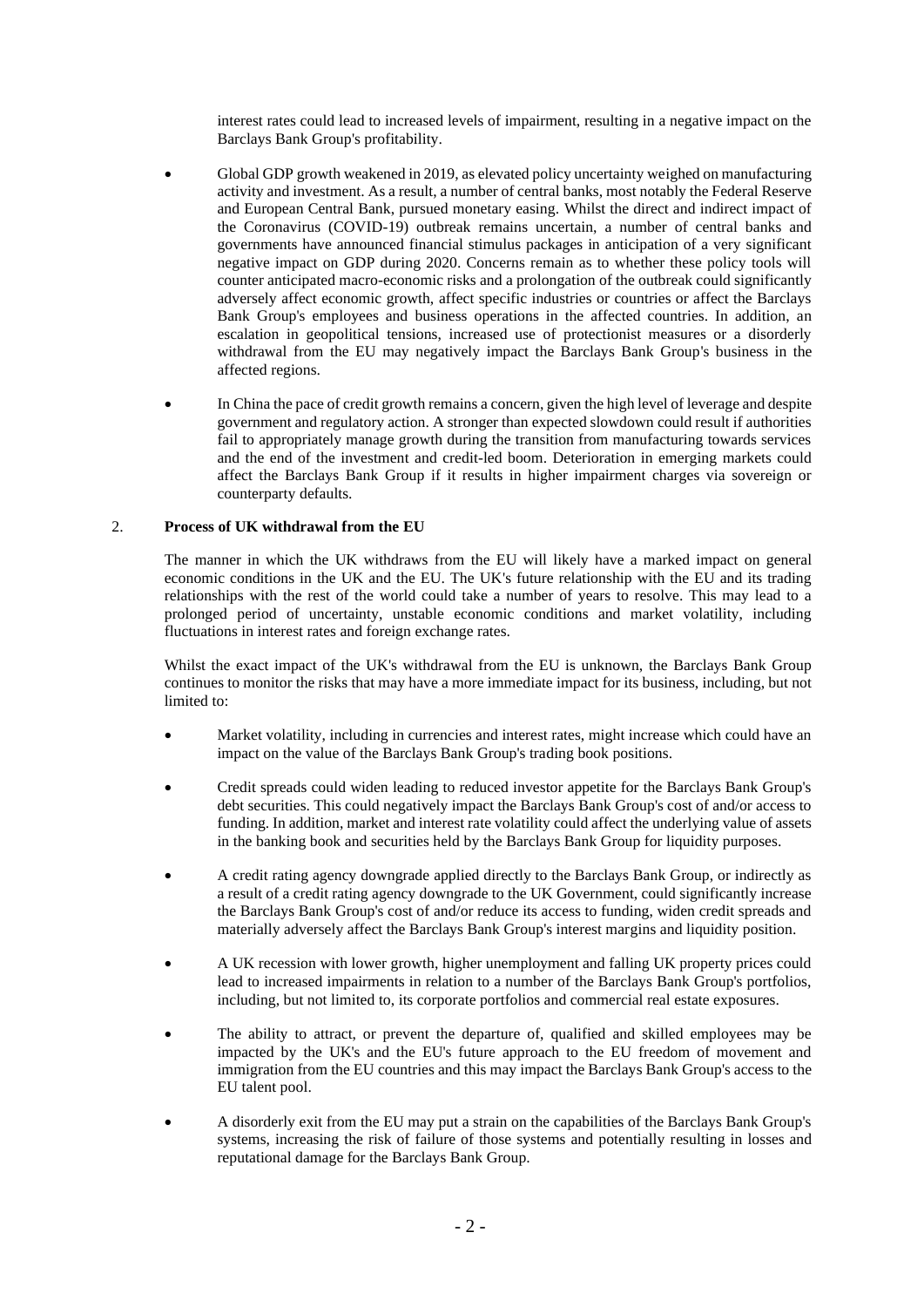- Changes to current EU 'Passporting' rights may require further adjustment to the current model for the Barclays Bank Group's cross-border banking operation which could increase operational complexity and/or costs for the Barclays Bank Group.
- The legal framework within which the Barclays Bank Group operates could change and become more uncertain if the UK takes steps to replace or repeal certain laws currently in force, which are based on EU legislation and regulation (including EU regulation of the banking sector) following its withdrawal from the EU. Certainty around the ability to maintain existing contracts, enforceability of certain legal obligations and uncertainty around the jurisdiction of the UK courts may be affected until the impacts of the loss of the current legal and regulatory arrangements between the UK and EU and the enforceability of UK judgements across the EU are fully known.
- Should the UK see reduced access to financial markets infrastructures (including exchanges, central counterparties and payments services, or other support services provided by third party suppliers) service provision for clients could be impacted, likely resulting in reduced market share and revenue and increased operating costs for the Barclays Bank Group.

## 3. **The impact of interest rate changes on the Barclays Bank Group's profitability**

Any changes to interest rates are significant for the Barclays Bank Group, especially given the uncertainty as to the direction of interest rates and the pace at which interest rates may change particularly in the Barclays Bank Group's main markets of the UK and the US.

A continued period of low interest rates and flat yield curves, including any further cuts, may affect and continue to put pressure on the Barclays Bank Group's net interest margins (the difference between its lending income and borrowing costs) and could adversely affect the profitability and prospects of the Barclays Bank Group.

However, whilst interest rate rises could positively impact the Barclays Bank Group's profitability as retail and corporate business income increases due to margin de-compression, further increases in interest rates, if larger or more frequent than expected, could lead to generally weaker than expected growth, reduced business confidence and higher unemployment, which in turn could cause stress in the lending portfolio and underwriting activity of the Barclays Bank Group. Resultant higher credit losses driving an increased impairment charge would most notably impact retail unsecured portfolios and wholesale noninvestment grade lending and could have a material effect on the Barclays Bank Group's business, results of operations, financial condition and prospects.

In addition, changes in interest rates could have an adverse impact on the value of the securities held in the Barclays Bank Group's liquid asset portfolio. Consequently, this could create more volatility than expected through the Barclays Bank Group's fair value through other comprehensive income reserves.

## 4. **The competitive environments of the banking and financial services industry**

The Barclays Bank Group's businesses are conducted in competitive environments (in particular, in the UK and US), with increased competition scrutiny, and the Barclays Bank Group's financial performance depends upon the Barclays Bank Group's ability to respond effectively to competitive pressures whether due to competitor behaviour, new entrants to the market, consumer demand, technological changes or otherwise.

This competitive environment, and the Barclays Bank Group's response to it, may have a material adverse effect on the Barclays Bank Group's ability to maintain existing or capture additional market share, business, results of operations, financial condition and prospects.

## 5. **Regulatory change agenda and impact on business model**

The Barclays Bank Group remains subject to ongoing significant levels of regulatory change and scrutiny in many of the countries in which it operates (including, in particular, the UK and the US). As a result, regulatory risk will remain a focus for senior management. Furthermore, a more intensive regulatory approach and enhanced requirements together with the potential lack of international regulatory coordination as enhanced supervisory standards are developed and implemented may adversely affect the Barclays Bank Group's business, capital and risk management strategies and/or may result in the Barclays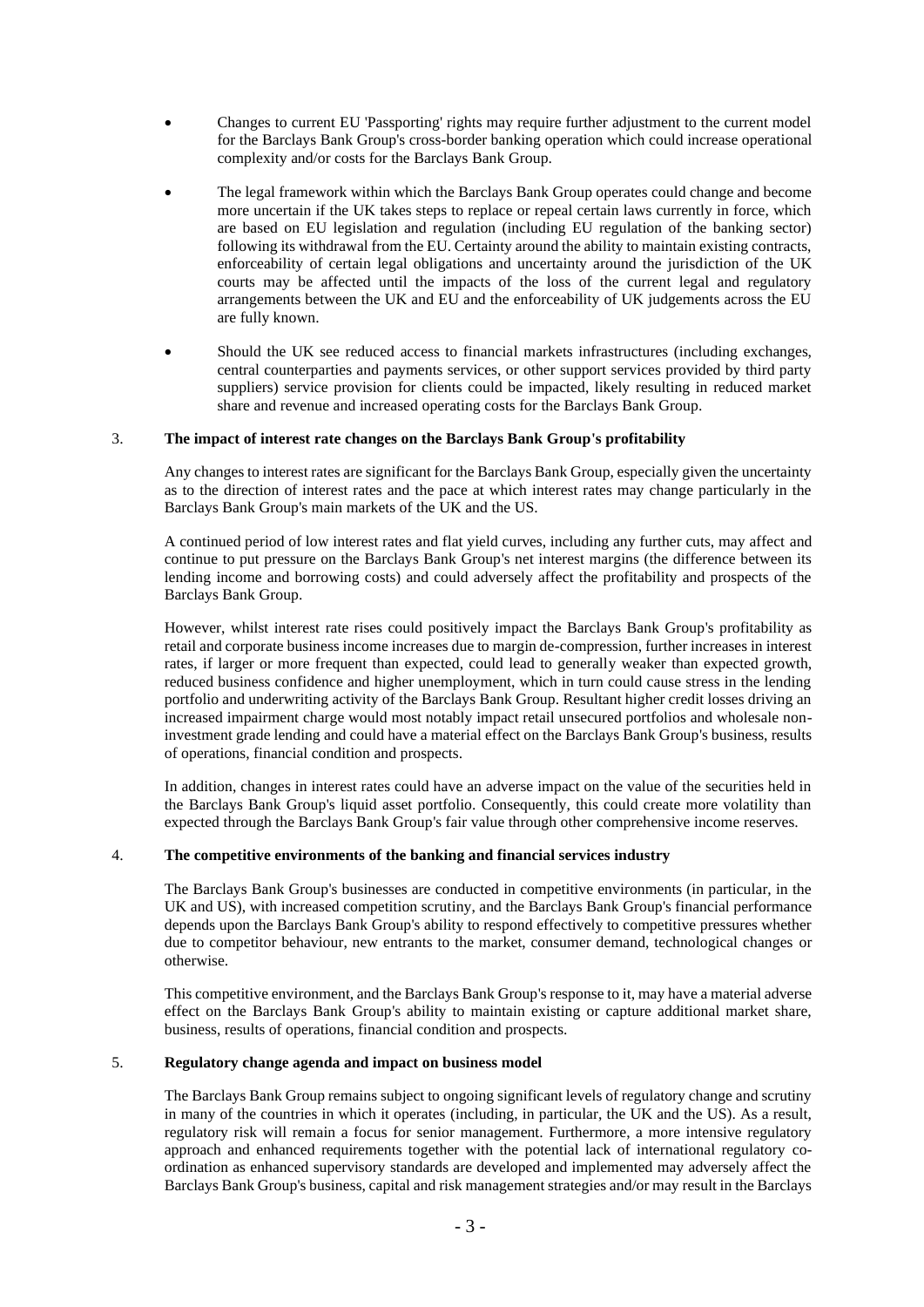Bank Group deciding to modify its legal entity, capital and funding structures and business mix, or to exit certain business activities altogether or not to expand in areas despite otherwise attractive potential.

There are several significant pieces of legislation and areas of focus which will require significant management attention, cost and resource, including:

- Changes in prudential requirements may impact minimum requirements for own funds and eligible liabilities ("**MREL**") (including requirements for internal MREL), leverage, liquidity or funding requirements, applicable buffers and/or add-ons to such minimum requirements and risk weighted assets calculation methodologies all as may be set by international, EU or national authorities. Such or similar changes to prudential requirements or additional supervisory and prudential expectations, either individually or in aggregate, may result in, among other things, a need for further management actions to meet the changed requirements, such as:
	- increasing capital, MREL or liquidity resources, reducing leverage and risk weighted assets;
	- restricting distributions on capital instruments;
	- modifying the terms of outstanding capital instruments;
	- modifying legal entity structure (including with regard to issuance and deployment of capital, MREL and funding);
	- changing the Barclays Bank Group's business mix or exiting other businesses; and/or
	- undertaking other actions to strengthen the Barclays Bank Group's position.
- The derivatives market has been the subject of particular focus for regulators in recent years across the G20 countries and beyond, with regulations introduced which require the reporting and clearing of standardised over the counter ("**OTC**") derivatives and the mandatory margining of non-cleared OTC derivatives. These regulations may increase costs for market participants, as well as reduce liquidity in the derivatives markets. More broadly, changes to the regulatory framework (in particular, the review of the second Markets in Financial Instruments Directive ("**MiFID II**") and the implementation of the EU Benchmarks Regulation (the "**Benchmarks Regulation**")) could entail significant costs for market participants and may have a significant impact on certain markets in which the Barclays Bank Group operates.
- The Group and certain of its members including the Issuer are subject to supervisory stress testing exercises in a number of jurisdictions. These exercises currently include the programmes of the Bank of England ("**BoE**"), the European Banking Authority, the Federal Deposit Insurance Corporation and the Federal Reserve Board. Failure to meet the requirements of regulatory stress tests, or the failure by regulators to approve the stress test results and capital plans of the Group, could result in the Group or certain of its members including the Issuer being required to enhance their capital position, limit capital distributions or position additional capital in specific subsidiaries.

### 6. **The impact of climate change on the Barclays Bank Group's business**

The risks associated with climate change are subject to rapidly increasing societal, regulatory and political focus, both in the UK and internationally. Embedding climate risk into the Barclays Bank Group's risk framework in line with regulatory expectations, and adapting the Barclays Bank Group's operations and business strategy to address both the financial risks resulting from: (i) the physical risk of climate change; and (ii) the risk from the transition to a low carbon economy, could have a significant impact on the Barclays Bank Group's business.

Physical risks from climate change arise from a number of factors and relate to specific weather events and longer-term shifts in the climate. The nature and timing of extreme weather events are uncertain but they are increasing in frequency and their impact on the economy is predicted to be more acute in the future. The potential impact on the economy includes, but is not limited to, lower GDP growth, higher unemployment and significant changes in asset prices and profitability of industries. Damage to the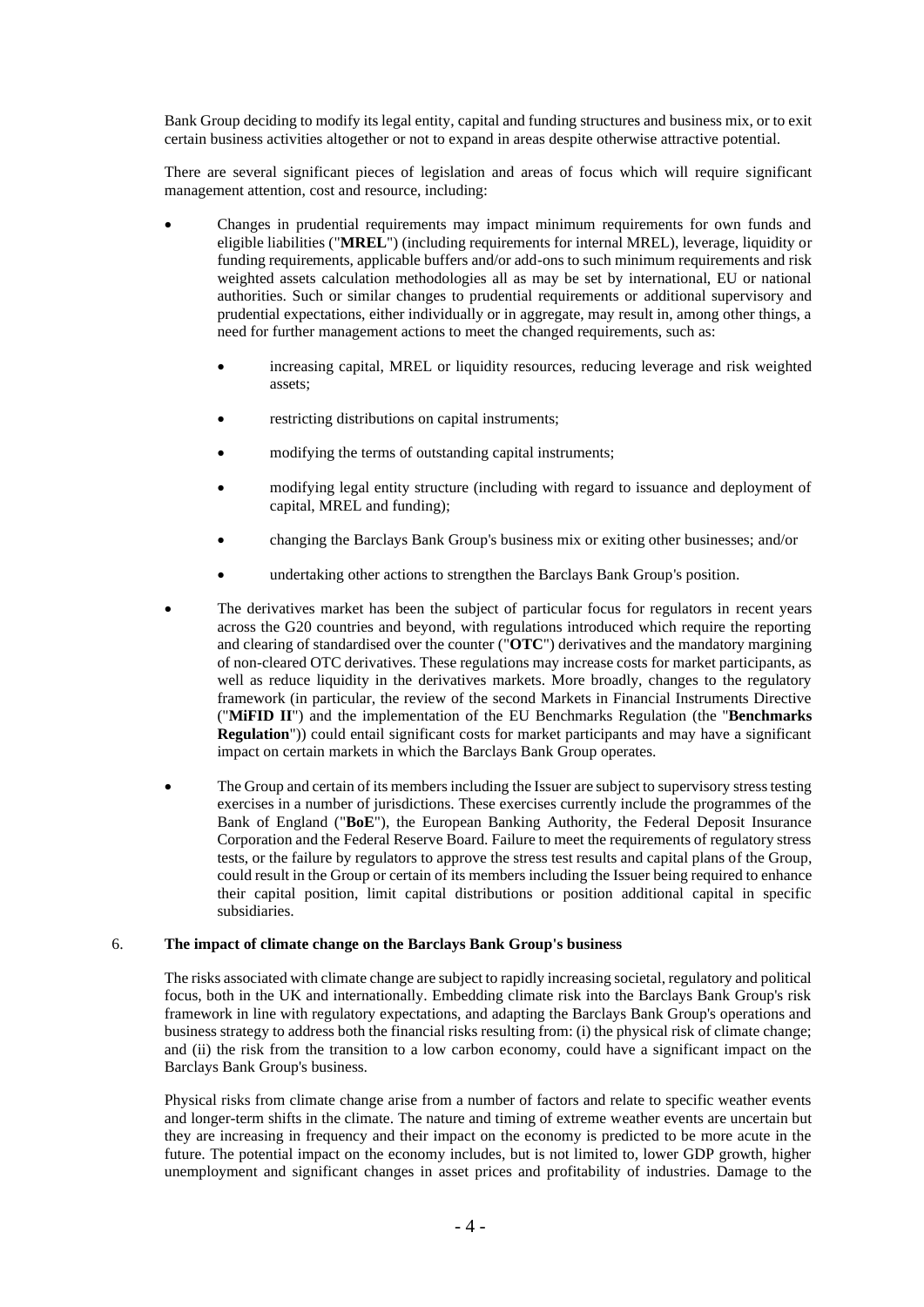properties and operations of borrowers could impair asset values and the creditworthiness of customers leading to increased default rates, delinquencies, write-offs and impairment charges in the Barclays Bank Group's portfolios. In addition, the Barclays Bank Group's premises and resilience may also suffer physical damage due to weather events leading to increased costs for the Barclays Bank Group.

As the economy transitions to a low-carbon economy, financial institutions such as the Barclays Bank Group may face significant and rapid developments in stakeholder expectations, policy, law and regulation which could impact the lending activities the Barclays Bank Group undertakes, as well as the risks associated with its lending portfolios, and the value of the Barclays Bank Group's financial assets. As sentiment towards climate change shifts and societal preferences change, the Barclays Bank Group may face greater scrutiny of the type of business it conducts, adverse media coverage and reputational damage, which may in turn impact customer demand for the Barclays Bank Group's products, returns on certain business activities and the value of certain assets and trading positions resulting in impairment charges.

In addition, the impacts of physical and transition climate risks can lead to second order connected risks, which have the potential to affect the Barclays Bank Group's retail and wholesale portfolios. The impacts of climate change may increase losses for those sectors sensitive to the effects of physical and transition risks. Any subsequent increase in defaults and rising unemployment could create recessionary pressures, which may lead to wider deterioration in the creditworthiness of the Barclays Bank Group's clients, higher ECLs, and increased charge-offs and defaults among retail customers.

If the Barclays Bank Group does not adequately embed risks associated with climate change into its risk framework to appropriately measure, manage and disclose the various financial and operational risks it faces as a result of climate change, or fails to adapt its strategy and business model to the changing regulatory requirements and market expectations on a timely basis, it may have a material and adverse impact on the Barclays Bank Group's level of business growth, competitiveness, profitability, capital requirements, cost of funding, and financial condition.

### 7. **Impact of benchmark interest rate reforms on the Barclays Bank Group**

For several years, global regulators and central banks have been driving international efforts to reform key benchmark interest rates and indices, such as the London Interbank Offered Rate ("**LIBOR**"), which are used to determine the amounts payable under a wide range of transactions and make them more reliable and robust. This has resulted in significant changes to the methodology and operation of certain benchmarks and indices, the adoption of alternative "risk-free" reference rates and the proposed discontinuation of certain reference rates (including LIBOR), with further changes anticipated.

Uncertainty as to the nature of such potential changes, the availability and/or suitability of alternative "risk-free" reference rates and other reforms may adversely affect a broad range of transactions (including any securities, loans and derivatives which use LIBOR to determine the amount of interest payable that are included in the Barclays Bank Group's financial assets and liabilities) that use these reference rates and indices and introduce a number of risks for the Barclays Bank Group, including, but not limited to:

## • **Conduct risk:**

In undertaking actions to transition away from using certain reference rates (including LIBOR), the Barclays Bank Group faces conduct risks, which may lead to customer complaints, regulatory sanctions or reputational impact if the Barclays Bank Group is (i) considered to be undertaking market activities that are manipulative or create a false or misleading impression, (ii) misusing sensitive information or not identifying or appropriately managing or mitigating conflicts of interest, (iii) providing customers with inadequate advice, misleading information, unsuitable products or unacceptable service, (iv) not taking an appropriate or consistent response to remediation activity or customer complaints, (v) providing regulators with inaccurate regulatory reporting or (vi) colluding or inappropriately sharing information with competitors;

#### • **Financial risks:**

The valuation of certain Barclays Bank Group's financial assets and liabilities may change. Moreover, transitioning to alternative "risk-free" reference rates may impact the ability of members of the Barclays Bank Group to calculate and model amounts receivable by them on certain financial assets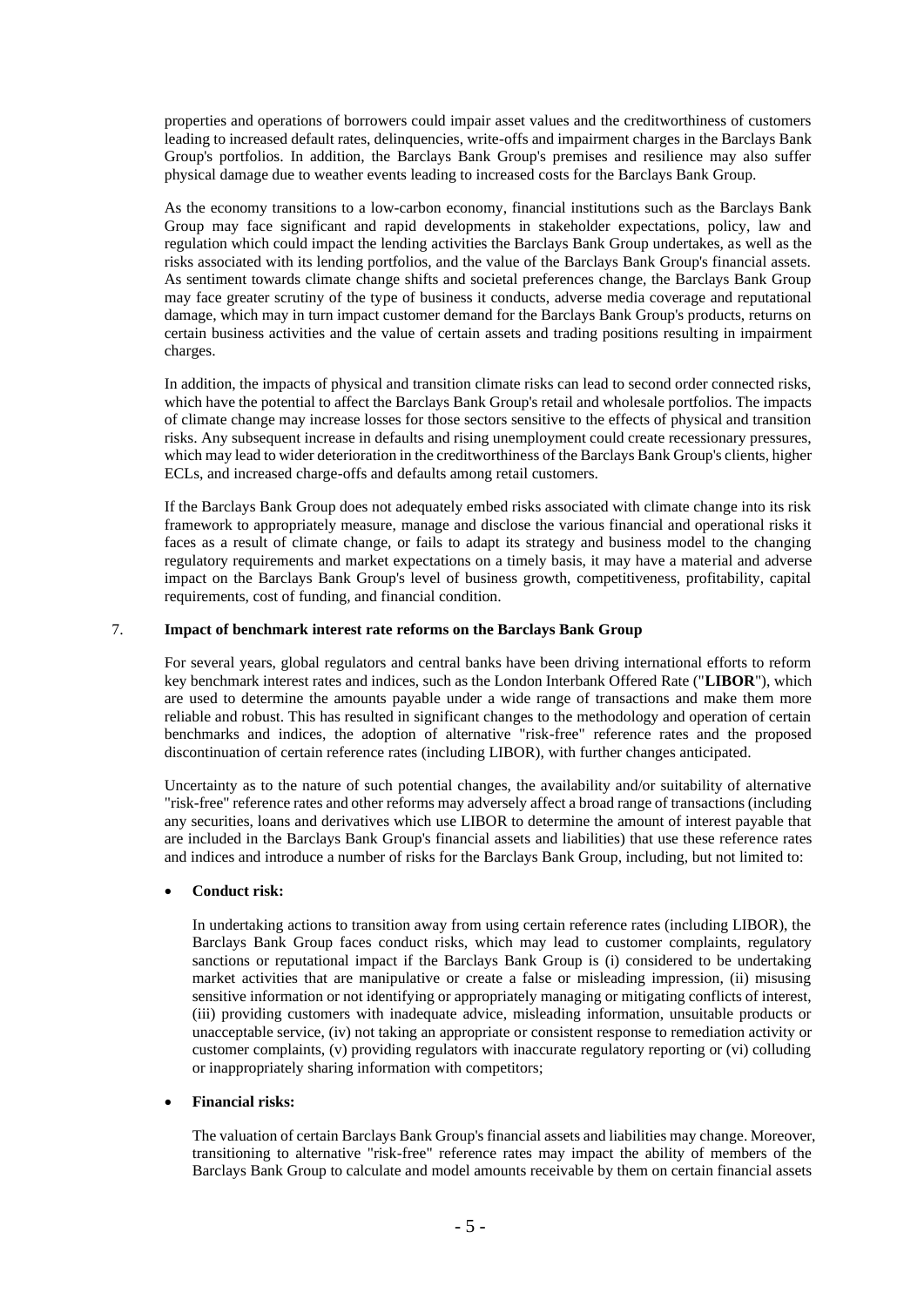and determine the amounts payable on certain financial liabilities (such as debt securities issued by them) because currently alternative "risk-free" reference rates (such as the Sterling Overnight Index Average and the Secured Overnight Financing Rate) are look-back rates whereas term rates (such as LIBOR) allow borrowers to calculate at the start of any interest period exactly how much is payable at the end of such interest period. This may have a material adverse effect on the Barclays Bank Group's cashflows;

### • **Pricing risk:**

Changes to existing reference rates and indices, discontinuation of any reference rate or indices and transition to alternative "risk-free" reference rates may impact the pricing mechanisms used by the Barclays Bank Group on certain transactions;

### • **Operational risk:**

Changes to existing reference rates and indices, discontinuation of any reference rate or index and transition to alternative "risk-free" reference rates may require changes to the Barclays Bank Group's IT systems, trade reporting infrastructure, operational processes, and controls. In addition, if any reference rate or index (such as LIBOR) is no longer available to calculate amounts payable, the Barclays Bank Group may incur additional expenses in amending documentation for new and existing transactions and/or effecting the transition from the original reference rate or index to a new reference rate or index; and

### • **Accounting risk:**

An inability to apply hedge accounting in accordance with International Financial Reporting Standards ("**IFRS**") could lead to increased volatility in the Barclays Bank Group's financial results and performance.

Any of these factors may have a material adverse effect on the Barclays Bank Group's business, results of operations, financial condition and prospects.

For further details on the impacts of benchmark interest rate reforms on the Barclays Bank Group, see Note 13 (*Derivative financial instruments*) to the consolidated financial statements of the Issuer on pages 127 to 136 of the 20-F.

### **Material existing and emerging risks impacting individual principal risks**

#### **Credit risk**

Credit risk is the risk of loss to the Barclays Bank Group from the failure of clients, customers or counterparties, including sovereigns, to fully honour their obligations to members of the Barclays Bank Group, including the whole and timely payment of principal, interest, collateral and other receivables.

### 1. **Impairment**

The introduction of the impairment requirements of IFRS 9 Financial Instruments, resulted in impairment loss allowances that are recognised earlier, on a more forward-looking basis and on a broader scope of financial instruments, and may continue to have, a material impact on the Barclays Bank Group's business, results of operations, financial condition and prospects.

Measurement involves complex judgement and impairment charges could be volatile, particularly under stressed conditions. Unsecured products with longer expected lives, such as credit cards, are the most impacted. Taking into account the transitional regime, the capital treatment on the increased reserves has the potential to adversely impact the Barclays Bank Group's regulatory capital ratios.

In addition, the move from incurred losses to ECLs has the potential to impact the Barclays Bank Group's performance under stressed economic conditions or regulatory stress tests.

For more information see Note 1 (*Significant accounting policies*) to the consolidated financial statements of the Issuer on pages 105 to 110 of the 20-F.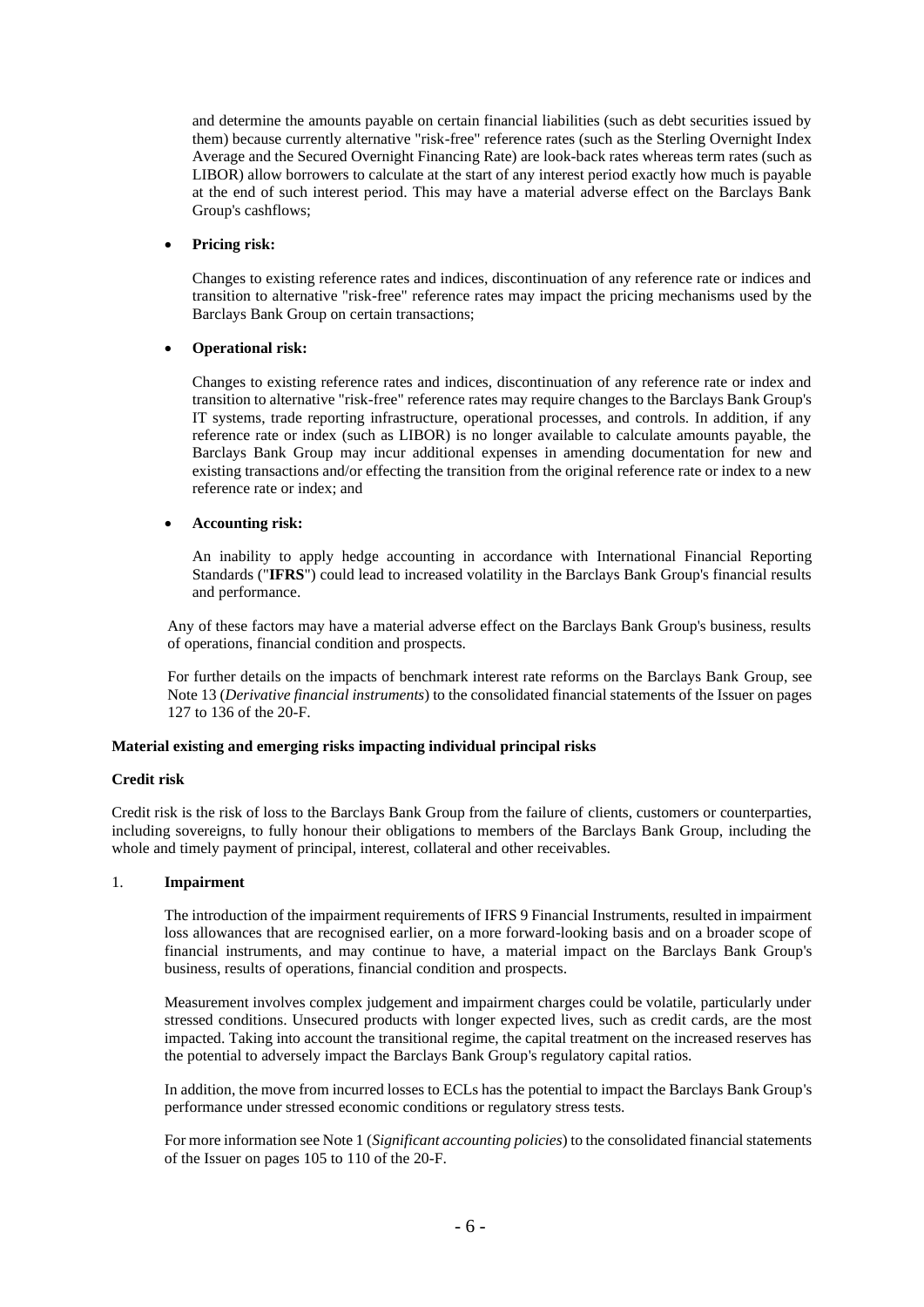### 2. **Specific sectors and concentrations**

The Barclays Bank Group is subject to risks arising from changes in credit quality and recovery rates of loans and advances due from borrowers and counterparties in any specific portfolio. Any deterioration in credit quality could lead to lower recoverability and higher impairment in a specific sector. The following are areas of uncertainties to the Barclays Bank Group's portfolio which could have a material impact on performance:

### • **UK retailers, hospitality and leisure**

Softening demand, rising costs and a structural shift to online shopping is fuelling pressure on the UK High Street and other sectors heavily reliant on consumer discretionary spending. As these sectors continue to reposition themselves, the trend represents a potential risk in the Barclays Bank Group's UK corporate portfolio from the perspective of the its interactions with both retailers and their landlords.

### • **Consumer affordability**

has remained a key area of focus, particularly in unsecured lending. Macroeconomic factors, such as rising unemployment, that impact a customer's ability to service unsecured debt payments could lead to increased arrears in unsecured products. Barclays Bank Group is exposed to the adverse credit performance of unsecured products, particularly in the US through its US Cards business.

### • **UK real estate market**

UK property represents a significant portion of the Barclays Bank Group's overall corporate credit exposure. In 2019, property price growth across the UK has slowed, particularly in London and the South East where the Barclays Bank Group's exposure has high concentration. The Barclays Bank Group is at risk of increased impairment from a material fall in property prices.

### • **Leverage finance underwriting**

The Barclays Bank Group takes on sub-investment grade underwriting exposure, including single name risk, particularly in the US and Europe. The Barclays Bank Group is exposed to credit events and market volatility during the underwriting period. Any adverse events during this period may potentially result in loss for the Barclays Bank Group, or an increased capital requirement should there be a need to hold the exposure for an extended period.

### • **Italian mortgage portfolio**

The Barclays Bank Group is exposed to a decline in the Italian economic environment through a mortgage portfolio in run-off and positions to wholesale customers. Growth in the Italian economy remained weak in 2019 and should the economy deteriorate further, there could be a material adverse effect on the Barclays Bank Group's results including, but not limited to, increased credit losses and higher impairment charges.

The Barclays Bank Group also has large individual exposures to single name counterparties, both in its lending activities and in its financial services and trading activities, including transactions in derivatives and transactions with brokers, central clearing houses, dealers, other banks, mutual and hedge funds and other institutional clients. The default of such counterparties could have a significant impact on the carrying value of these assets. In addition, where such counterparty risk has been mitigated by taking collateral, credit risk may remain high if the collateral held cannot be realised, or has to be liquidated at prices which are insufficient to recover the full amount of the loan or derivative exposure. Any such defaults could have a material adverse effect on the Barclays Bank Group's results due to, for example, increased credit losses and higher impairment charges.

### **Market risk**

Market risk is the risk of loss arising from potential adverse change in the value of the Barclays Bank Group's assets and liabilities from fluctuation in market variables including, but not limited to, interest rates, foreign exchange, equity prices, commodity prices, credit spreads, implied volatilities and asset correlations.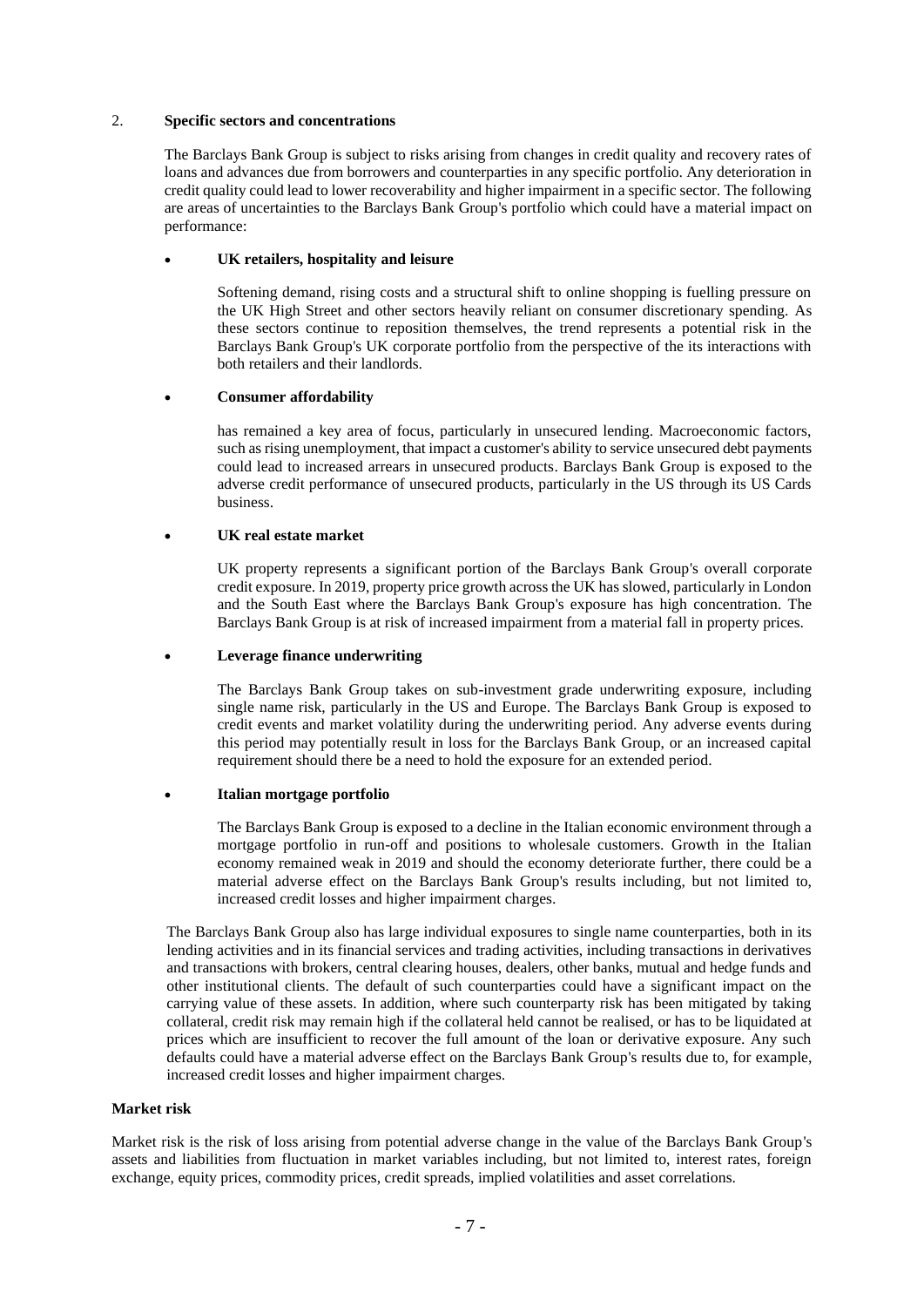A broadening in trade tensions between the US and its major trading partners, slowing global growth and political concerns in the US and Europe (including Brexit) are some of the factors that could heighten market risks for the Barclays Bank Group's portfolios. In addition, the Barclays Bank Group's trading business is generally exposed to a prolonged period of elevated asset price volatility, particularly if it negatively affects the depth of marketplace liquidity. Such a scenario could impact the Barclays Bank Group's ability to execute client trades and may also result in lower client flow-driven income and/or market-based losses on its existing portfolio of market risks. These can include having to absorb higher hedging costs from rebalancing risks that need to be managed dynamically as market levels and their associated volatilities change.

It is difficult to predict changes in market conditions, and such changes could have a material adverse effect on the Barclays Bank Group's business, results of operations, financial condition and prospects.

### **Treasury and capital risk**

There are three primary types of treasury and capital risk faced by the Barclays Bank Group:

### 1. **Liquidity risk**

Liquidity risk is the risk that the Barclays Bank Group is unable to meet its contractual or contingent obligations or that it does not have the appropriate amount, tenor and composition of funding and liquidity to support its assets. This could cause the Barclays Bank Group to fail to meet regulatory liquidity standards or be unable to support day-to-day banking activities. Key liquidity risks that the Barclays Bank Group faces include:

### • **The stability of the Barclays Bank Group's current funding profile:**

In particular, that part which is based on accounts and deposits payable on demand or at short notice, could be affected by the Barclays Bank Group failing to preserve the current level of customer and investor confidence. The Barclays Bank Group also regularly accesses the money and capital markets to provide short-term and long-term funding to support its operations. Several factors, including adverse macroeconomic conditions, adverse outcomes in conduct and legal, competition and regulatory matters and loss of confidence by investors, counterparties and/or customers in the Barclays Bank Group, can affect the ability of the Barclays Bank Group to access the capital markets and/or the cost and other terms upon which the Barclays Bank Group is able to obtain market funding.

#### • **Credit rating changes and the impact on funding costs:**

Rating agencies regularly review credit ratings given to the Issuer and certain members of the Barclays Bank Group. Credit ratings are based on a number of factors, including some which are not within the Barclays Bank Group's control (such as political and regulatory developments, changes in rating methodologies, macro-economic conditions and the sovereign credit ratings of the countries in which the Barclays Bank Group operates).

Whilst the impact of a credit rating change will depend on a number of factors (including the type of issuance and prevailing market conditions), any reductions in a credit rating (in particular, any downgrade below investment grade) may affect the Barclays Bank Group's access to the money or capital markets and/or terms on which the Barclays Bank Group is able to obtain market funding, increase costs of funding and credit spreads, reduce the size of the Barclays Bank Group's deposit base, trigger additional collateral or other requirements in derivative contracts and other secured funding arrangements or limit the range of counterparties who are willing to enter into transactions with the Barclays Bank Group. Any of these factors could have a material adverse effect on the Barclays Bank Group's business, results of operations, financial condition and prospects.

## 2. **Capital risk**

Capital risk is the risk that the Barclays Bank Group has an insufficient level or composition of capital to support its normal business activities and to meet its regulatory capital requirements under normal operating environments or stressed conditions (both actual and as defined for internal planning or regulatory stress testing purposes). This includes the risk from the Barclays Bank Group's pension plans. Key capital risks that the Barclays Bank Group faces include: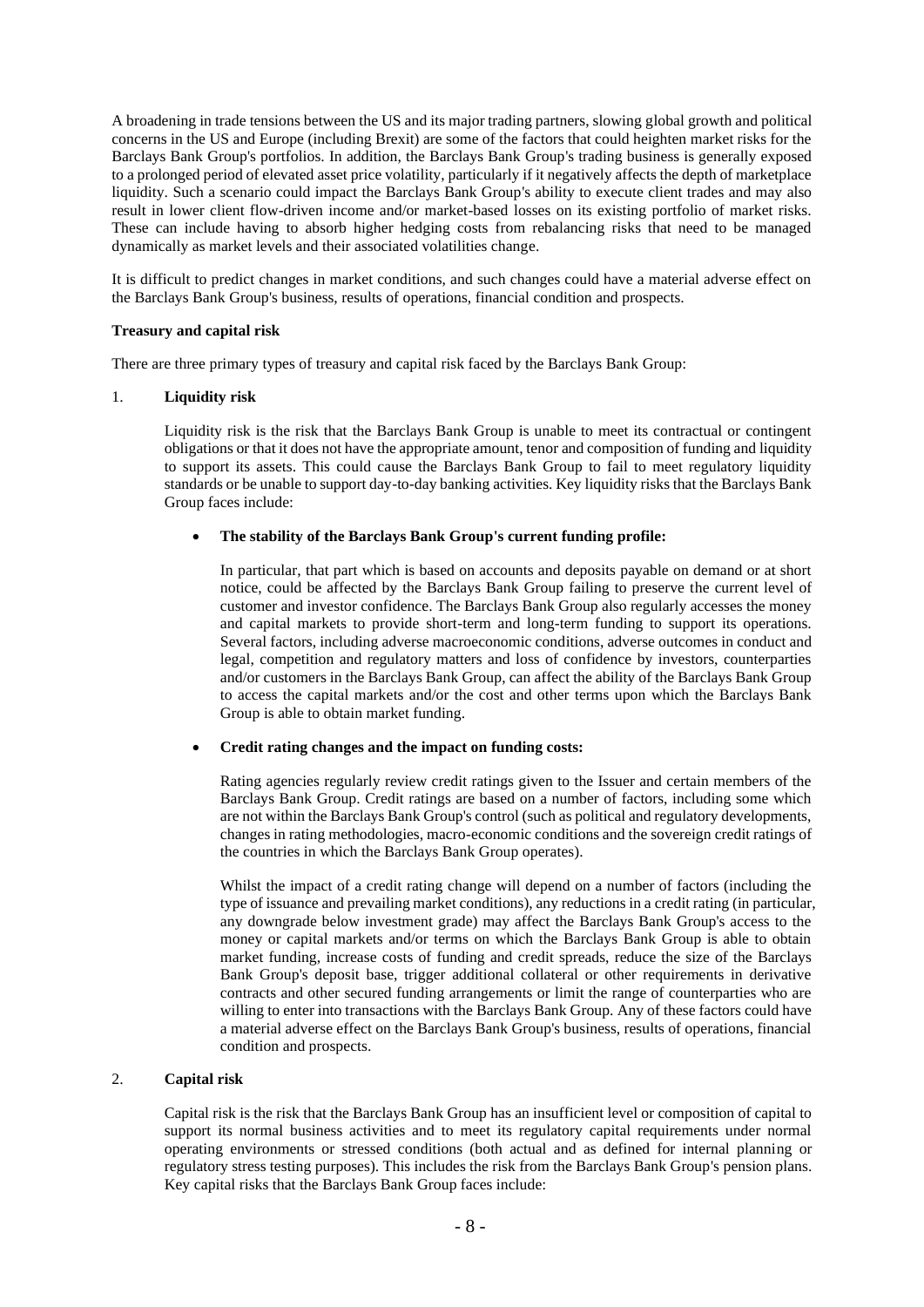### • **Failure to meet prudential capital requirements:**

This could lead to the Barclays Bank Group being unable to support some or all of its business activities, a failure to pass regulatory stress tests, increased cost of funding due to deterioration in investor appetite or credit ratings, restrictions on distributions including the ability to meet dividend targets, and/or the need to take additional measures to strengthen the Barclays Bank Group's capital or leverage position.

### • **Adverse changes in foreign exchange rates impacting capital ratios:**

The Barclays Bank Group has capital resources, risk weighted assets and leverage exposures denominated in foreign currencies. Changes in foreign currency exchange rates may adversely impact the Sterling equivalent value of these items. As a result, the Barclays Bank Group's regulatory capital ratios are sensitive to foreign currency movements. Failure to appropriately manage the Barclays Bank Group's balance sheet to take account of foreign currency movements could result in an adverse impact on the Barclays Bank Group's regulatory capital and leverage ratios.

### • **Adverse movements in the pension fund:**

Adverse movements in pension assets and liabilities for defined benefit pension schemes could result in deficits on a funding and/or accounting basis. This could lead to the Barclays Bank Group making substantial additional contributions to its pension plans and/or a deterioration in its capital position. Under International Accounting Standards 19, the liabilities discount rate is derived from the yields of high quality corporate bonds. Therefore, the valuation of the Barclays Bank Group's defined benefits schemes would be adversely affected by a prolonged fall in the discount rate due to a persistent low interest rate and/or credit spread environment. Inflation is another significant risk driver to the pension fund as the liabilities are adversely impacted by an increase in long-term inflation expectations.

#### 3. **Interest rate risk in the banking book**

Interest rate risk in the banking book is the risk that the Barclays Bank Group is exposed to capital or income volatility because of a mismatch between the interest rate exposures of its (non-traded) assets and liabilities. The Barclays Bank Group's hedge programmes for interest rate risk in the banking book rely on behavioural assumptions and, as a result, the success of the hedging strategy cannot be guaranteed. A potential mismatch in the balance or duration of the hedge assumptions could lead to earnings deterioration. A decline in interest rates in G3 currencies may also compress net interest margin on retail portfolios. In addition, the Barclays Bank Group's liquidity pool is exposed to potential capital and/or income volatility due to movements in market rates and prices.

#### **Operational risk**

Operational risk is the risk of loss to the Barclays Bank Group from inadequate or failed processes or systems, human factors or due to external events where the root cause is not due to credit or market risks. Examples include:

### • **Operational resilience**

The loss of or disruption to business processing is a material inherent risk within the Barclays Bank Group and across the financial services industry, whether arising through impacts on the Barclays Bank Group's technology systems or availability of personnel or services supplied by third parties. Failure to build resilience and recovery capabilities into business processes or into the services of technology, real estate or suppliers on which the Barclays Bank Group's business processes depend, may result in significant customer detriment, costs to reimburse losses incurred by the Barclays Bank Group's customers, and reputational damage.

### • **Cyber threats**

The frequency of cyber-attacks continues to grow and is a global threat that is inherent across all industries. The financial sector remains a primary target for cyber criminals, hostile nation states, opportunists and hacktivists and there is an increasing level of sophistication in criminal hacking for the purpose of stealing money, stealing, destroying or manipulating data (including customer data) and/or disrupting operations, where multiple threats exist including threats arising from malicious emails, distributed denial of service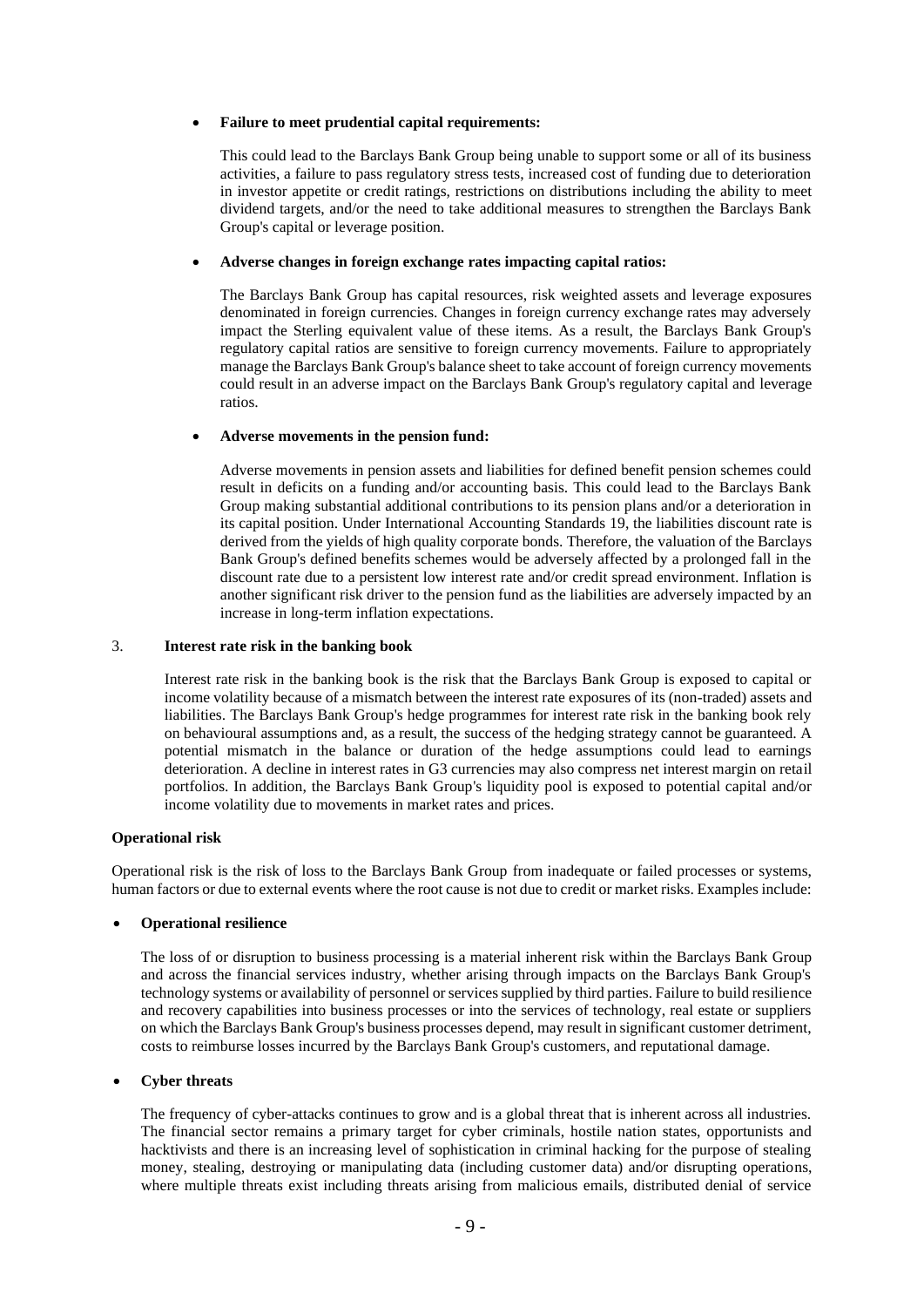attacks, payment system compromises, insider attackers, supply chain and vulnerability exploitation. Cyber events have a compounding impact on services and customers, e.g. data breaches in social networking sites, retail companies and payments networks.

Any failure in the Barclays Bank Group's cyber-security policies, procedures or controls and/or its IT systems, may result in significant financial losses, major business disruption, inability to deliver customer services, or loss of data or other sensitive information (including as a result of an outage) and may cause associated reputational damage. Any of these factors could increase costs (including, but not limited to, costs relating to notification of, or compensation for customers) or may affect the Barclays Bank Group's ability to retain and attract customers. Regulators in the UK, US and Europe continue to recognise cyber-security as an increasing systemic risk to the financial sector and have highlighted the need for financial institutions to improve their monitoring and control of, and resilience (particularly of critical services) to cyber-attacks, and to provide timely notification of them, as appropriate. Given the Barclays Bank Group's reliance on technology, a cyber-attack could have a material adverse effect on its business, results of operations, financial condition and prospects.

### • **New and emergent technology**

Technological advancements present opportunities to develop new and innovative ways of doing business across the Barclays Bank Group, with new solutions being developed both in-house and in association with third-party companies. Introducing new forms of technology, however, also has the potential to increase inherent risk. Failure to evaluate, actively manage and closely monitor risk exposure during all phases of business development could introduce new vulnerabilities and security flaws and have a material adverse effect on the Barclays Bank Group's business, results of operations, financial condition and prospects.

### • **External fraud**

The level and nature of fraud threats continues to evolve, particularly with the increasing use of digital products and the greater functionality available online. Criminals continue to adapt their techniques and are increasingly focused on targeting customers and clients through ever more sophisticated methods of social engineering. External data breaches also provide criminals with the opportunity to exploit the growing levels of compromised data. These fraud threats could lead to customer detriment, loss of business, missed business opportunity and reputational damage, all of which could have a material adverse effect on the Barclays Bank Group's business, results of operations, financial condition and prospects.

#### • **Data management and information protection**

The Barclays Bank Group holds and processes large volumes of data, including personally identifiable information, intellectual property, and financial data. The General Data Protection Regulation has strengthened the data protection rights of customers and increased the accountability of the Barclays Bank Group in its management of such data. Failure to accurately collect and maintain this data, protect it from breaches of confidentiality and interference with its availability exposes the Barclays Bank Group to the risk of loss or unavailability of data (including customer data discussed under "*Conduct risk*" above and "*Data protection and privacy*" below) or data integrity issues. Any of these failures could have a material adverse effect on the Barclays Bank Group's business, results of operations, financial condition and prospects.

#### • **Algorithmic trading**

In some areas of the investment banking business, trading algorithms are used to price and risk manage client and principal transactions. An algorithmic error could result in erroneous or duplicated transactions, a system outage, or impact the Barclays Bank Group's pricing abilities, which could have a material adverse effect on the Barclays Bank Group's business, results of operations, financial condition and prospects and reputation.

#### • **Processing error**

As a large, complex financial institution, the Barclays Bank Group faces the risk of material errors in existing operational processes, or from new processes as a result of on-going change activity, including payments and client transactions. Material operational or payment errors could disadvantage the Barclays Bank Group's customers, clients or counterparties and could have a material adverse effect on the Barclays Bank Group's business, results of operations, financial condition and prospects.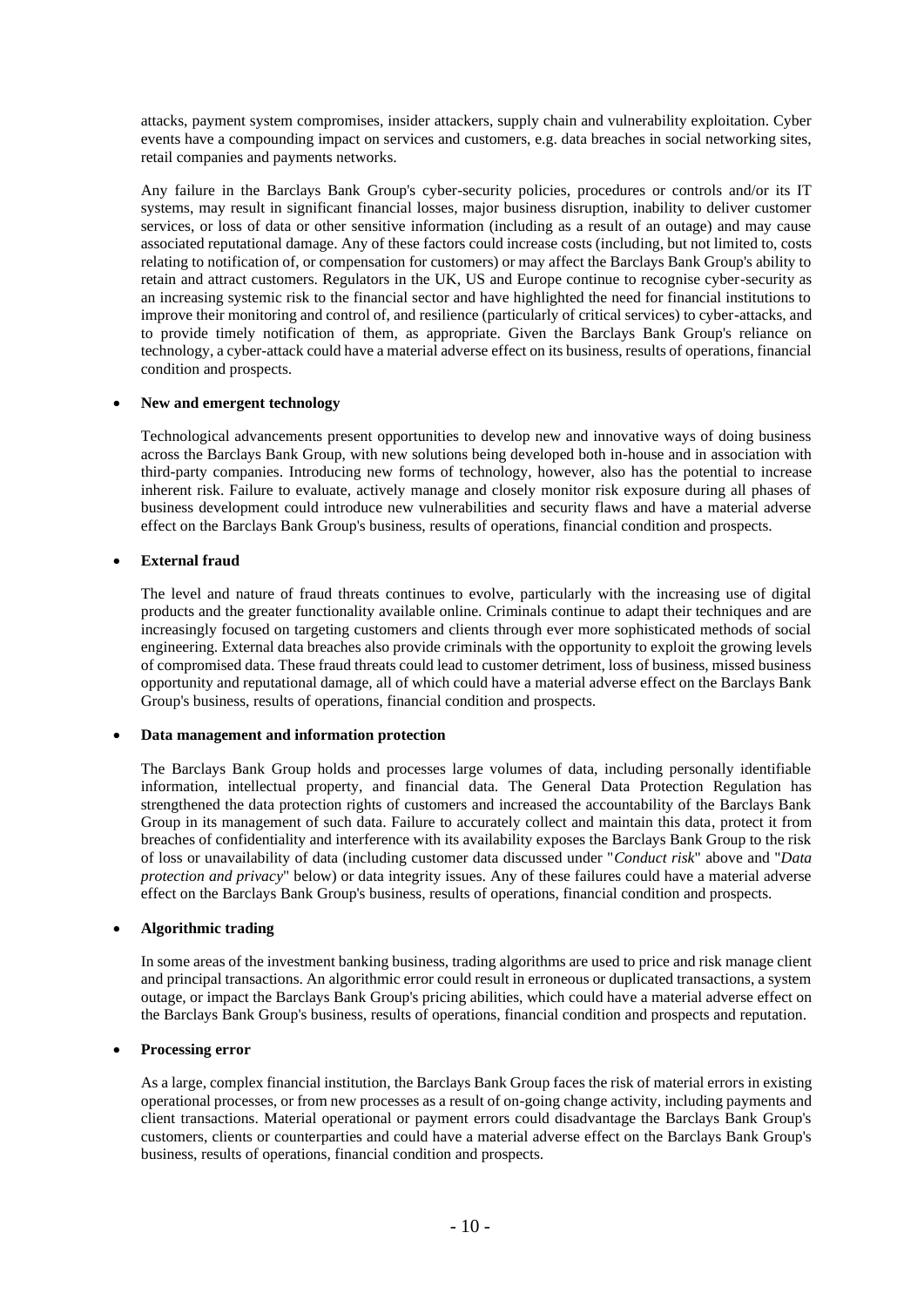### • **Supplier exposure**

The Barclays Bank Group depends on suppliers, including Barclays Execution Services Limited, for the provision of many of its services and the development of technology. Whilst the Barclays Bank Group depends on suppliers, it remains fully accountable for any risk arising from the actions of suppliers. The dependency on suppliers and sub-contracting of outsourced services introduces concentration risk where the failure of specific suppliers could have an impact on the Barclays Bank Group's ability to continue to provide material services to its customers. Failure to adequately manage supplier risk could have a material adverse effect on the Barclays Bank Group's business, results of operations, financial condition and prospects.

### • **Critical accounting estimates and judgements**

The preparation of financial statements in accordance with IFRS requires the use of estimates. It also requires management to exercise judgement in applying relevant accounting policies. The key areas involving a higher degree of judgement or complexity, or areas where assumptions are significant to the consolidated and individual financial statements, include credit impairment charges for amortised cost assets, taxes, fair value of financial instruments, pensions and post-retirement benefits, and provisions including conduct and legal, competition and regulatory matters. There is a risk that if the judgement exercised, or the estimates or assumptions used, subsequently turn out to be incorrect, this could result in material losses to the Barclays Bank Group, beyond what was anticipated or provided for. Further development of standards and interpretations under IFRS could also materially impact the financial results, condition and prospects of the Barclays Bank Group. For further details on the accounting estimates and policies, see the Notes to the consolidated financial statements of the Issuer on pages 105 to 196 of the 20-F.

### • **Tax risk**

The Barclays Bank Group is required to comply with the domestic and international tax laws and practice of all countries in which it has business operations. There is a risk that the Barclays Bank Group could suffer losses due to additional tax charges, other financial costs or reputational damage as a result of failing to comply with such laws and practice, or by failing to manage its tax affairs in an appropriate manner, with much of this risk attributable to the international structure of the Barclays Bank Group. In addition, increasing reporting and disclosure requirements around the world and the digitisation of the administration of tax has potential to increase the Barclays Bank Group's tax compliance obligations further.

#### • **Ability to hire and retain appropriately qualified employees**

As a regulated financial institution, the Barclays Bank Group requires diversified and specialist skilled colleagues. The Barclays Bank Group's ability to attract, develop and retain a diverse mix of talent is key to the delivery of its core business activity and strategy. This is impacted by a range of external and internal factors, such as the UK's decision to leave the EU and the enhanced individual accountability applicable to the banking industry. Failure to attract or prevent the departure of appropriately qualified and skilled employees could have a material adverse effect on the Barclays Bank Group's business, results of operations, financial condition and prospects. Additionally, this may result in disruption to service which could in turn lead to disenfranchising certain customer groups, customer detriment and reputational damage.

#### **Model risk**

Model risk is the risk of potential adverse consequences from financial assessments or decisions based on incorrect or misused model outputs and reports. The Barclays Bank Group relies on models to support a broad range of business and risk management activities, including informing business decisions and strategies, measuring and limiting risk, valuing exposures (including the calculation of impairment), conducting stress testing, assessing capital adequacy, supporting new business acceptance and risk and reward evaluation, managing client assets, and meeting reporting requirements. Models are, by their nature, imperfect and incomplete representations of reality because they rely on assumptions and inputs, and so they may be subject to errors affecting the accuracy of their outputs. For instance, the quality of the data used in models across the Barclays Bank Group has a material impact on the accuracy and completeness of its risk and financial metrics. Models may also be misused. Model errors or misuse may result in (among other things) the Barclays Bank Group making inappropriate business decisions and/or inaccuracies or errors being identified in the Barclays Bank Group's risk management and regulatory reporting processes. This could result in significant financial loss, imposition of additional capital requirements, enhanced regulatory supervision and reputational damage, all of which could have a material adverse effect on the Barclays Bank Group's business, results of operations, financial condition and prospects.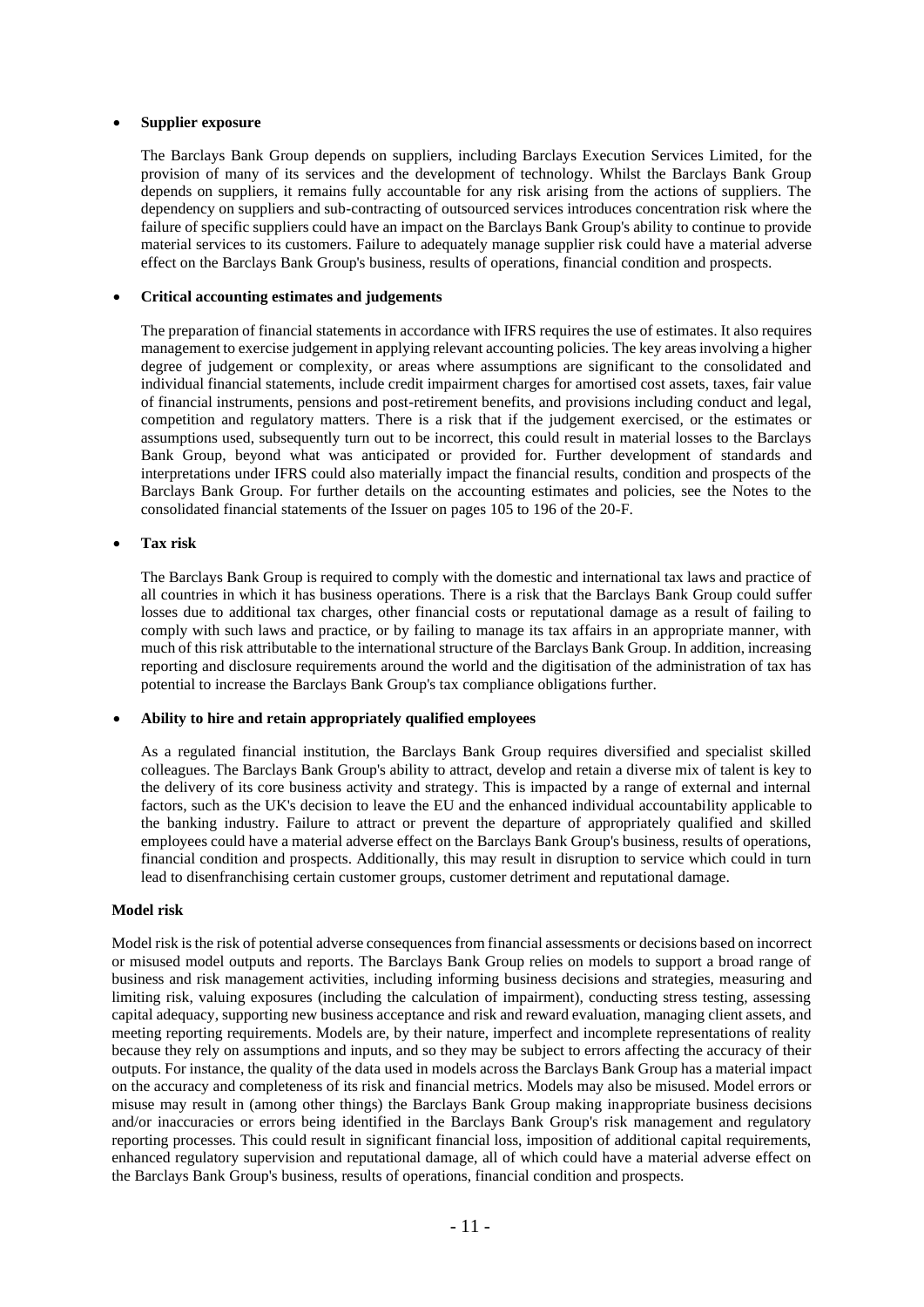## **Conduct risk**

Conduct risk is the risk of detriment to customers, clients, market integrity, effective competition or the Barclays Bank Group from the inappropriate supply of financial services, including instances of wilful or negligent misconduct. This risk could manifest itself in a variety of ways:

### • **Employee misconduct**

The Barclays Bank Group's businesses are exposed to risk from potential non-compliance with its policies and instances of wilful and negligent misconduct by employees, all of which could result in enforcement action or reputational harm. It is not always possible to deter employee misconduct, and the precautions we take to prevent and detect this activity may not always be effective. Employee misconduct could have a material adverse effect on the Barclays Bank Group's customers, clients, market integrity as well as reputation, financial condition and prospects.

### • **Product governance and life cycle**

The ongoing review, management and governance of new and amended products has come under increasing regulatory focus (for example, the recast of MiFID II and guidance in relation to the adoption of the Benchmarks Regulation) and the Barclays Bank Group expects this to continue. The following could lead to poor customer outcomes: (i) ineffective product governance, including design, approval and review of products, and (ii) inappropriate controls over internal and third party sales channels and post sales services, such as complaints handling, collections and recoveries. The Barclays Bank Group is at risk of financial loss and reputational damage as a result.

### • **Financial crime**

The Barclays Bank Group may be adversely affected if it fails to effectively mitigate the risk that third parties or its employees facilitate, or that its products and services are used to facilitate, financial crime (money laundering, terrorist financing and proliferation financing, breaches of economic and financial sanctions, bribery and corruption, and the facilitation of tax evasion). UK and US regulations covering financial institutions continue to focus on combating financial crime. Failure to comply may lead to enforcement action by the Barclays Bank Group's regulators, including severe penalties, which may have a material adverse effect on the Barclays Bank Group's business, financial condition and prospects.

### • **Data protection and privacy**

Proper handling of personal data is critical to sustaining long-term relationships with our customers and clients and complying with privacy laws and regulations. Failure to protect personal data can lead to potential detriment to our customers and clients, reputational damage, enforcement action and financial loss, which may be substantial (see "*Operational risk – Data management and information protection*" above).

### • **Regulatory focus on culture and accountability**

Regulators around the world continue to emphasise the importance of culture and personal accountability and enforce the adoption of adequate internal reporting and whistleblowing procedures to help to promote appropriate conduct and drive positive outcomes for customers, colleagues, clients and markets. The requirements and expectations of the UK Senior Managers Regime, Certification Regime and Conduct Rules have driven additional accountabilities for individuals across the Barclays Bank Group with an increased focus on governance and rigour. Failure to meet these requirements and expectations may lead to regulatory sanctions, both for the individuals and the Barclays Bank Group.

## **Reputation risk**

Reputation risk is the risk that an action, transaction, investment, event, decision or business relationship will reduce trust in the Barclays Bank Group's integrity and competence.

Any material lapse in standards of integrity, compliance, customer service or operating efficiency may represent a potential reputation risk. Stakeholder expectations constantly evolve, and so reputation risk is dynamic and varies between geographical regions, groups and individuals. A risk arising in one business area can have an adverse effect upon the Barclays Bank Group's overall reputation and any one transaction, investment or event (in the perception of key stakeholders) can reduce trust in the Barclays Bank Group's integrity and competence. The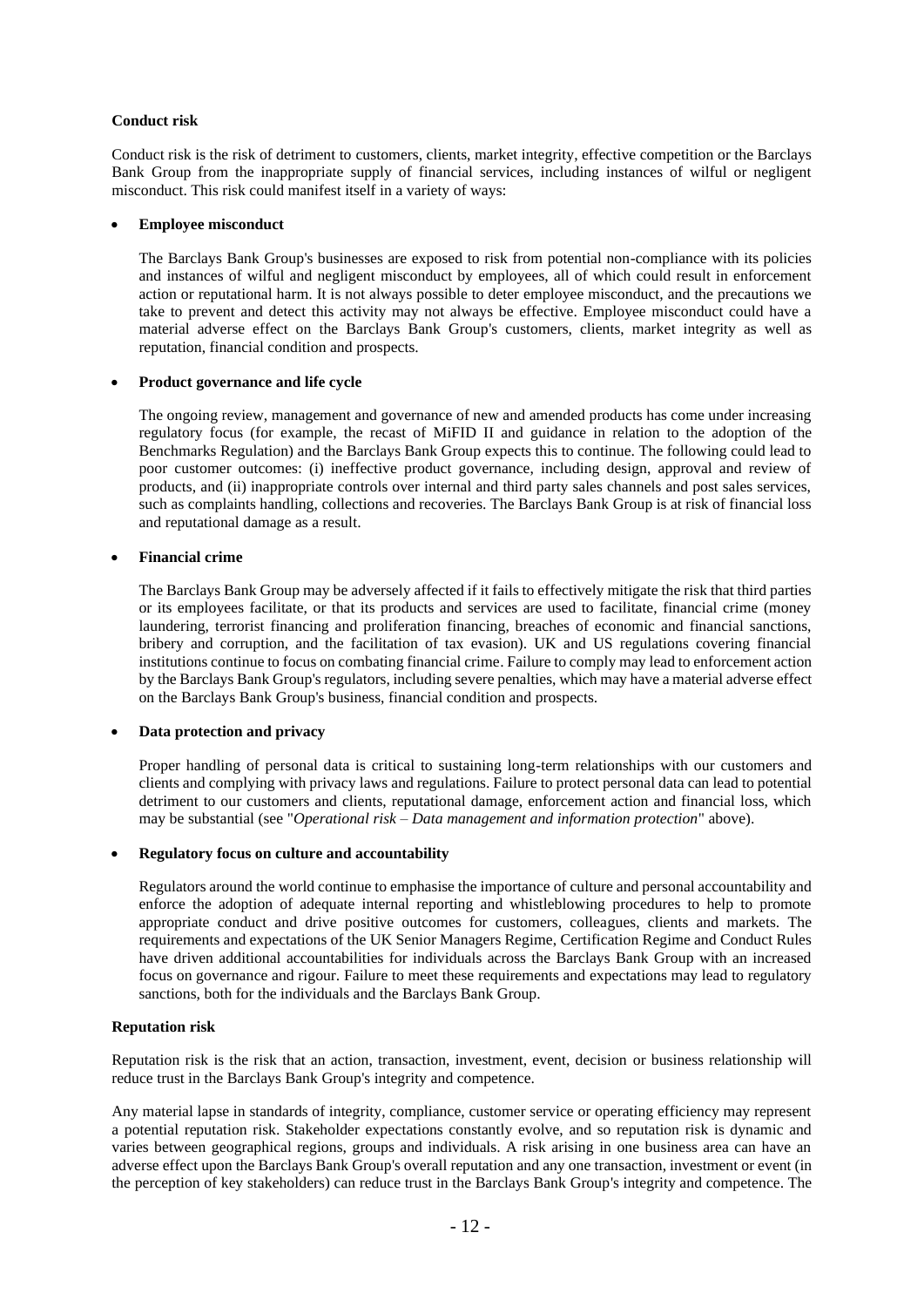Barclays Bank Group's association with sensitive topics and sectors has been, and in some instances continues to be, an area of concern for stakeholders, including (i) the financing of, and investments in, businesses which operate in sectors that are sensitive because of their relative carbon intensity or local environmental impact; (ii) potential association with human rights violations (including combating modern slavery) in the Barclays Bank Group's operations or supply chain and by clients and customers; and (iii) the financing of businesses which manufacture and export military and riot control goods and services.

Reputation risk could also arise from negative public opinion about the actual, or perceived, manner in which the Barclays Bank Group conducts its business activities, or the Barclays Bank Group's financial performance, as well as actual or perceived practices in banking and the financial services industry generally. Modern technologies, in particular online social media channels and other broadcast tools that facilitate communication with large audiences in short time frames and with minimal costs, may significantly enhance and accelerate the distribution and effect of damaging information and allegations. Negative public opinion may adversely affect the Barclays Bank Group's ability to retain and attract customers, in particular, corporate and retail depositors, and to retain and motivate staff, and could have a material adverse effect on the Barclays Bank Group's business, results of operations, financial condition and prospects.

In addition to the above, reputation risk has the potential to arise from operational issues or conduct matters which cause detriment to customers, clients, market integrity, effective competition or the Barclays Bank Group (see "*Operational risk*" above).

## **Legal risk and legal, competition and regulatory matters**

The Barclays Bank Group conducts activities in a highly regulated market which exposes it to legal risk arising from (i) the multitude of laws and regulations that apply to the businesses it operates, which are highly dynamic, may vary between jurisdictions, and are often unclear in their application to particular circumstances especially in new and emerging areas; and (ii) the diversified and evolving nature of the Barclays Bank Group's businesses and business practices. In each case, this exposes the Barclays Bank Group to the risk of loss or the imposition of penalties, damages or fines from the failure of members of the Barclays Bank Group to meet their respective legal obligations, including legal or contractual requirements. Legal risk may arise in relation to a number of the risk factors identified above, including (without limitation) as a result of (i) the UK's withdrawal from the EU, (ii) benchmark reform, (iii) the regulatory change agenda, and (iv) rapidly evolving rules and regulations in relation to data protection, privacy and cyber-security.

A breach of applicable legislation and/or regulations by the Barclays Bank Group or its employees could result in criminal prosecution, regulatory censure, potentially significant fines and other sanctions in the jurisdictions in which the Barclays Bank Group operates. Where clients, customers or other third parties are harmed by the Barclays Bank Group's conduct, this may also give rise to civil legal proceedings, including class actions. Other legal disputes may also arise between the Barclays Bank Group and third parties relating to matters such as breaches or enforcement of legal rights or obligations arising under contracts, statutes or common law. Adverse findings in any such matters may result in the Barclays Bank Group being liable to third parties or may result in the Barclays Bank Group's rights not being enforced as intended.

Details of legal, competition and regulatory matters to which the Barclays Bank Group is currently exposed are set out in Note 25 (*Legal, competition and regulatory matters*) to the consolidated financial statements of the Issuer on pages 161 to 165 of the 20-F. In addition to matters specifically described in Note 25 (*Legal, competition and regulatory matters*) to the consolidated financial statements of the Issuer on pages 161 to 165 of the 20-F, the Barclays Bank Group is engaged in various other legal proceedings which arise in the ordinary course of business. The Barclays Bank Group is also subject to requests for information, investigations and other reviews by regulators, governmental and other public bodies in connection with business activities in which the Barclays Bank Group is, or has been, engaged.

The outcome of legal, competition and regulatory matters, both those to which the Barclays Bank Group is currently exposed and any others which may arise in the future, is difficult to predict. In connection with such matters, the Barclays Bank Group may incur significant expense, regardless of the ultimate outcome, and any such matters could expose the Barclays Bank Group to any of the following outcomes: substantial monetary damages, settlements and/or fines; remediation of affected customers and clients; other penalties and injunctive relief; additional litigation; criminal prosecution; the loss of any existing agreed protection from prosecution; regulatory restrictions on the Barclays Bank Group's business operations including the withdrawal of authorisations; increased regulatory compliance requirements or changes to laws or regulations; suspension of operations; public reprimands; loss of significant assets or business; a negative effect on the Barclays Bank Group's reputation; loss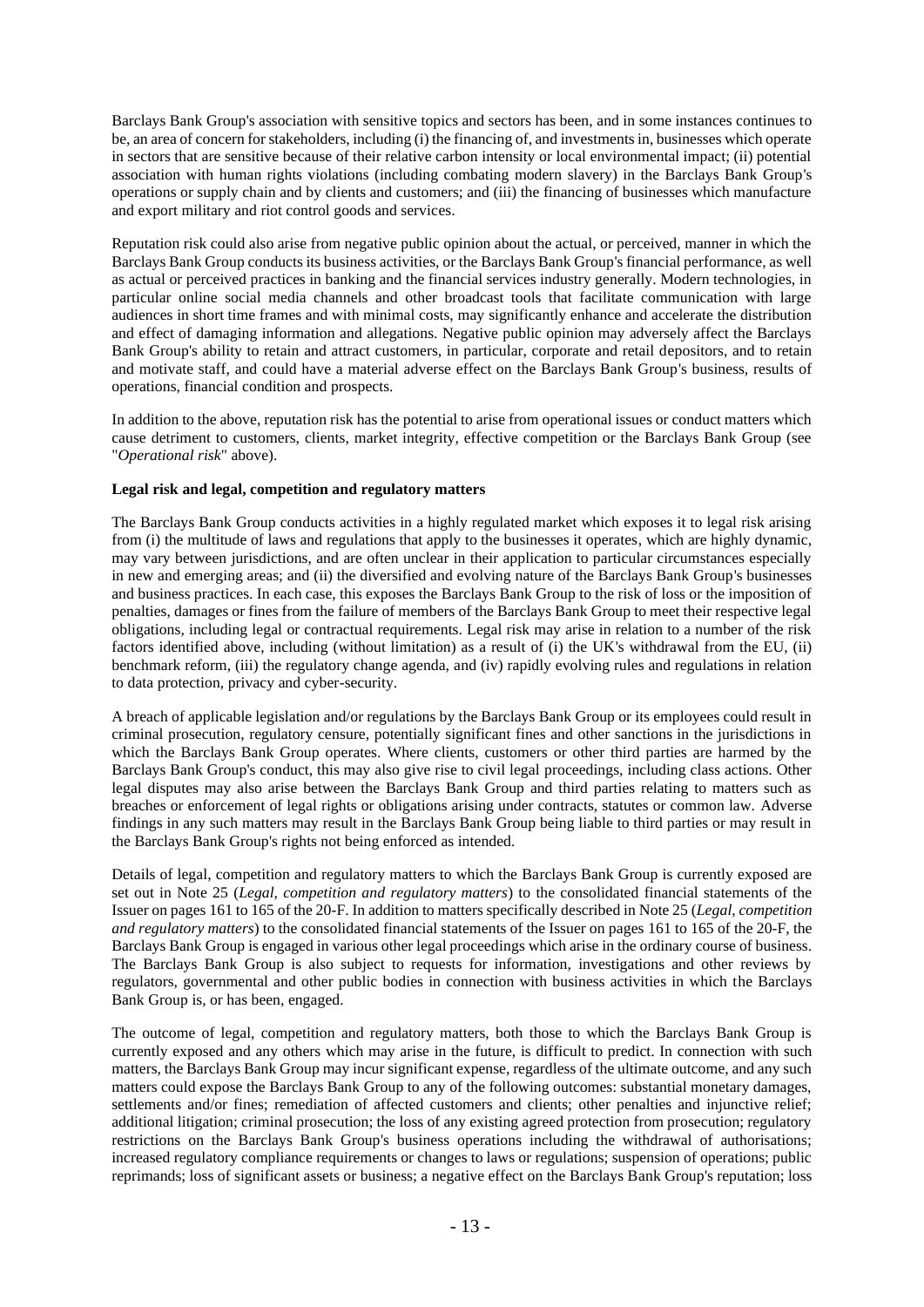of confidence by investors, counterparties, clients and/or customers; risk of credit rating agency downgrades; potential negative impact on the availability and/or cost of funding and liquidity; and/or dismissal or resignation of key individuals. In light of the uncertainties involved in legal, competition and regulatory matters, there can be no assurance that the outcome of a particular matter or matters will not have a material adverse effect on the Barclays Bank Group's business, results of operations, financial condition and prospects.

## **Regulatory action in the event a bank or investment firm in the Group is failing or likely to fail, including the exercise by the Resolution Authority of a variety of statutory resolution powers, could materially adversely affect the value of the Securities**

#### *The Issuer and the Barclays Bank Group are subject to substantial resolution powers*

Under the Banking Act, substantial powers are granted to the BoE (or, in certain circumstances, HM Treasury), in consultation with the United Kingdom Prudential Regulation Authority, the UK Financial Conduct Authority and HM Treasury, as appropriate as part of a special resolution regime (the "**SRR**"). These powers enable the Bank of England (or any successor or replacement thereto and/or such other authority in the United Kingdom with the ability to exercise the UK Bail-in Power) (the "**Resolution Authority**") to implement various resolution measures and stabilisation options (including, but not limited to, the bail-in tool) with respect to a UK bank or investment firm and certain of its affiliates (currently including the Issuer) (each a "**relevant entity**") in circumstances in which the Resolution Authority is satisfied that the relevant resolution conditions are met.

Holders of the Securities should assume that, in a resolution situation, financial public support will only be available to a relevant entity as a last resort after the relevant resolution authorities have assessed and used, to the maximum extent practicable, the resolution tools, including the bail-in tool. Any such exercise of the bail-in tool in respect of the Issuer and/or the Securities may result in the cancellation of all, or a portion, of the principal amount of, interest on, or any other amounts payable on, the Securities and/or the conversion of the Securities into shares or other Securities or other obligations of the Issuer or another person, or any other modification or variation to the terms of the Securities.

The exercise of any resolution powers or any suggestion of any such exercise could materially adversely affect the value of any Securities and could lead to holders of the Securities losing some or all of the value of their investment in the Securities.

### *Resolution powers triggered prior to insolvency may not be anticipated and Holders may have only limited rights to challenge them*

The resolution powers conferred by the SRR are intended to be used prior to the point at which any insolvency proceedings with respect to the relevant entity could have been initiated. The purpose of the resolution powers is to address the situation where all or part of a business of a relevant entity has encountered, or is likely to encounter, financial difficulties, giving rise to wider public interest concerns.

Although the Banking Act provides specific conditions to the exercise of any resolution powers and, furthermore, the European Banking Authority's guidelines published in May 2015 set out the objective elements for the resolution authorities to apply in determining whether an institution is failing or likely to fail, it is uncertain how the Resolution Authority would assess such conditions in any particular pre-insolvency scenario affecting the Issuer and/or other members of the Group and in deciding whether to exercise a resolution power.

The Resolution Authority is also not required to provide any advance notice to holders of the Securities of its decision to exercise any resolution power. Therefore, holders of the Securities may not be able to anticipate a potential exercise of any such powers nor the potential effect of any exercise of such powers on the Issuer, the Group and the Securities.

Furthermore, holders of the Securities may have only limited rights to challenge and/or seek a suspension of any decision of the Resolution Authority to exercise its resolution powers (including the bail-in tool) or to have that decision reviewed by a judicial or administrative process or otherwise.

*As insured deposits are excluded from the scope of the bail-in tool and other preferred deposits (and insured deposits) rank ahead of any Securities issued by the Issuer, such Securities would be more likely to be bailed-in than certain other unsubordinated liabilities of the Issuer (such as other preferred deposits).*

As part of the reforms required by the Bank Recovery and Resolution Directive, amendments have been made to relevant legislation in the UK (including the UK Insolvency Act 1986) to establish in the insolvency hierarchy a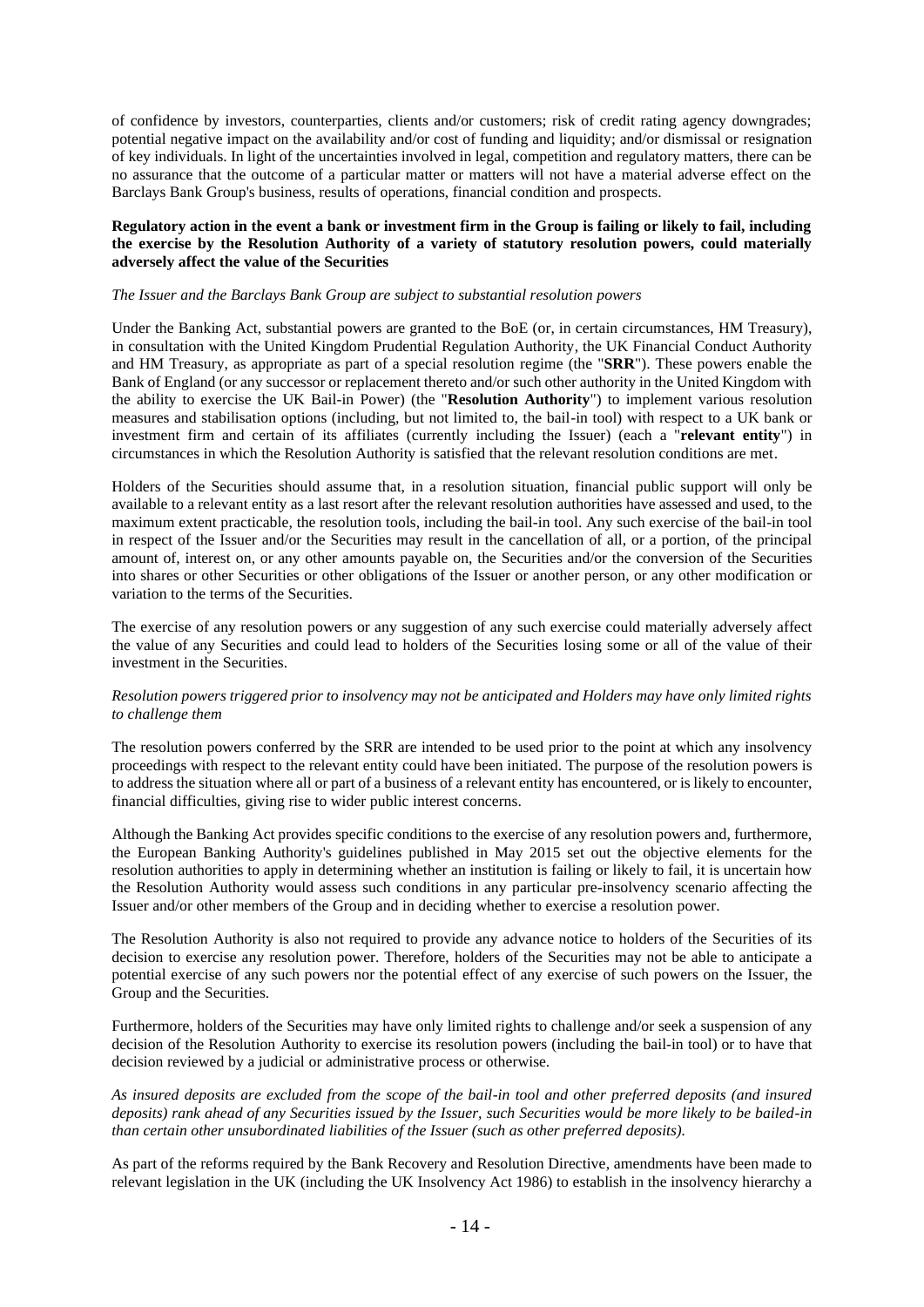statutory preference. Firstly, for deposits that are insured under the UK Financial Services Compensation Scheme ("**insured deposits**") to rank with existing preferred claims as 'ordinary' preferred claims and secondly, for all other deposits of individuals and micro, small and medium sized enterprises held in EEA or non-EEA branches of an EEA bank ("**other preferred deposits**"), to rank as 'secondary' preferred claims only after the 'ordinary' preferred claims.

In addition, the UK implementation of the EU Deposit Guarantee Scheme Directive increased, from July 2015, the nature and quantum of insured deposits to cover a wide range of deposits, including corporate deposits (unless the depositor is a public sector body or financial institution) and some temporary high value deposits.

The effect of these changes is to increase the size of the class of preferred creditors. All such preferred deposits will rank in the insolvency hierarchy ahead of all other unsecured senior creditors of the Issuer, including the holders of the Securities. Furthermore, insured deposits are excluded from the scope of the bail-in tool. As a result, if the bail-in tool were exercised by the Resolution Authority, the Securities would be more likely to be bailed-in than certain other unsubordinated liabilities of the Issuer such as other preferred deposits.

### *Under the terms of certain securities, you have agreed to be bound by the exercise of any UK Bail-in Power by the Resolution Authority.*

The Issuer may issue securities which are governed by the laws of a jurisdiction other than England, for the purposes of this risk factor, the "**Securities**". The terms and conditions of such Securities, as set out in the relevant prospectus or other offering document, will include provisions related to the agreement and acknowledgement with respect to the exercise of the UK Bail-in Power.

Accordingly, any UK Bail-in Power may be exercised in such a manner as to result in you and other holders of the Securities losing all or a part of the value of your investment in the Securities or receiving a different security from the Securities, which may be worth significantly less than the Securities and which may have significantly fewer protections than those typically afforded to debt securities. Moreover, the Resolution Authority may exercise the UK Bail-in Power without providing any advance notice to, or requiring the consent of, the holders of the Securities.

In addition, under the terms and conditions of the Securities, the exercise of the UK Bail-in Power by the Resolution Authority with respect to the Securities is not an Event of Default (as defined in the terms and conditions of the Securities). Prospective investors should refer to the terms and conditions of the relevant Securities for further information.

### **A downgrade of the credit rating assigned by any credit rating agency to the Issuer or, if applicable, to the Securities could adversely affect the liquidity or market value of the Securities. Credit ratings downgrades could occur as a result of, among other causes, changes in the ratings methodologies used by credit rating agencies.**

The Securities may be rated by credit rating agencies and may in the future be rated by additional credit rating agencies, although the Issuer is under no obligation to ensure that the Securities issued are rated by any credit rating agency. Credit ratings may not reflect the potential impact of all risks related to structure, market, additional factors discussed in these Risk Factors and other factors that may affect the liquidity or market value of the Securities. A credit rating is not a recommendation to buy, sell or hold securities and may be revised, suspended or withdrawn by the credit rating agency at any time.

Any rating assigned to the Issuer and/or, if applicable, the Securities may be withdrawn entirely by a credit rating agency, may be suspended or may be lowered, if, in that credit rating agency's judgment, circumstances relating to the basis of the rating so warrant. Ratings may be impacted by a number of factors which can change over time, including the credit rating agency's assessment of: the Issuer's strategy and management's capability; the Issuer's financial condition including in respect of capital, funding and liquidity; competitive and economic conditions in the Issuer's key markets; the level of political support for the industries in which the Issuer operates; and legal and regulatory frameworks affecting the Issuer's legal structure, business activities and the rights of its creditors. The credit rating agencies may also revise the ratings methodologies applicable to issuers within a particular industry, or political or economic region. If credit rating agencies perceive there to be adverse changes in the factors affecting an issuer's credit rating, including by virtue of change to applicable ratings methodologies, the credit rating agencies may downgrade, suspend or withdraw the ratings assigned to an issuer and/or its securities. Revisions to ratings methodologies and actions on the Issuer's ratings by the credit rating agencies may occur in the future.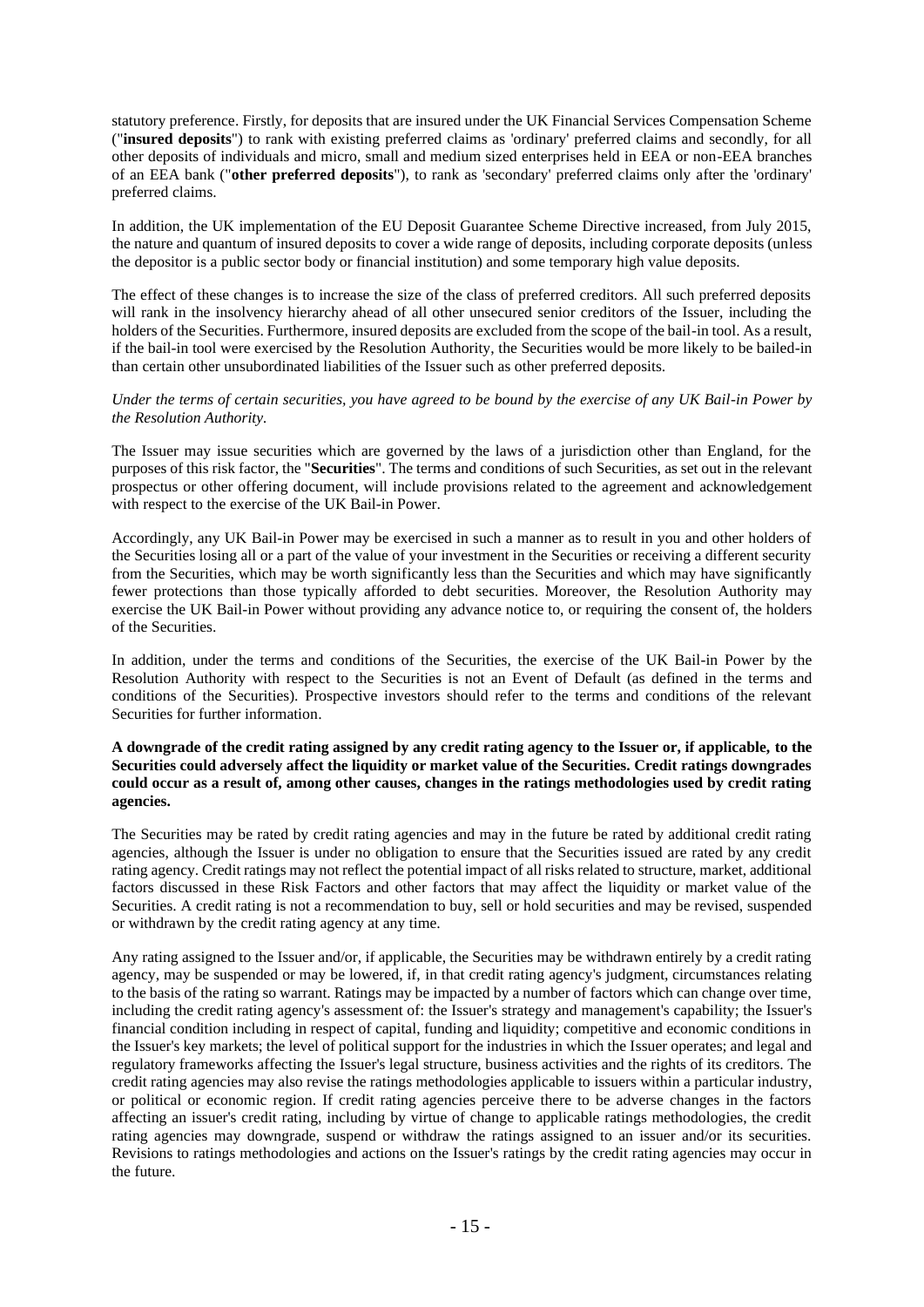If the Issuer determines to no longer maintain one or more ratings, or if any credit rating agency withdraws, suspends or downgrades the credit ratings of the Issuer or the Securities, or if such a withdrawal, suspension or downgrade is anticipated (or any credit rating agency places the credit ratings of the Issuer or, if applicable, the Securities on "credit watch" status in contemplation of a downgrade, suspension or withdrawal), whether as a result of the factors described above or otherwise, such event could adversely affect the liquidity or market value of the Securities (whether or not the Securities had an assigned rating prior to such event).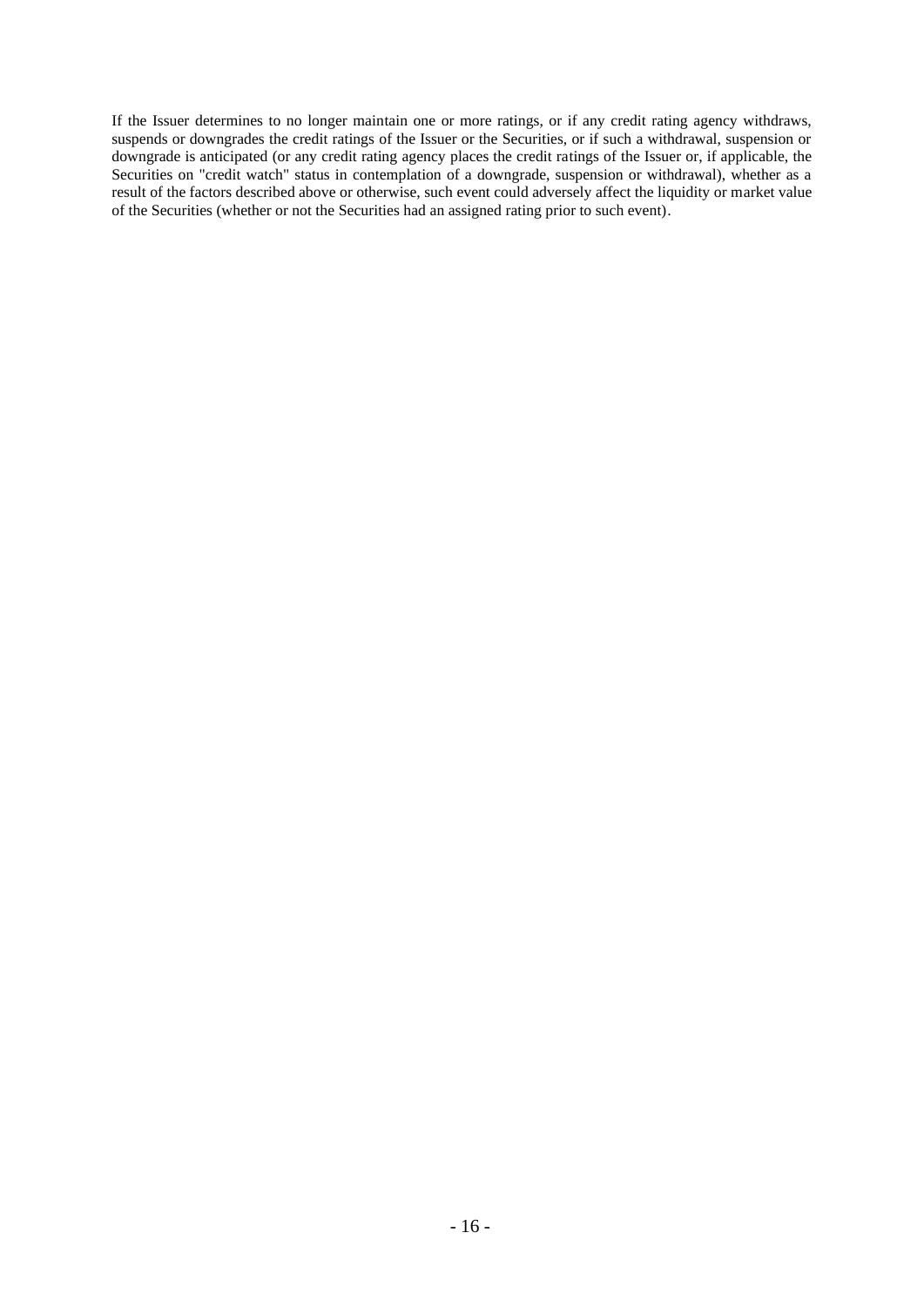## **INFORMATION INCORPORATED BY REFERENCE**

The following information has been filed with the CBI and shall be deemed to be incorporated in, and to form part of, this Registration Document:

• the Annual Report of the Issuer, as filed with the US Securities and Exchange Commission (the "**SEC**") on Form 20-F on 14 February 2020 in respect of the years ended 31 December 2019 and 31 December 2018 (the "**20-F**"), except for the section entitled "*Exhibit Index*" on page 255 of the 20-F, which is not incorporated in and does not form part of this Registration Document.

[https://home.barclays/content/dam/home-barclays/documents/investor-relations/reports-and](https://home.barclays/content/dam/home-barclays/documents/investor-relations/reports-and-events/annual-reports/2019/Barclays%20Bank%20PLC%20Form%2020-F%202019%20(PDF).pdf)[events/annual-reports/2019/Barclays%20Bank%20PLC%20Form%2020-F%202019%20\(PDF\).pdf](https://home.barclays/content/dam/home-barclays/documents/investor-relations/reports-and-events/annual-reports/2019/Barclays%20Bank%20PLC%20Form%2020-F%202019%20(PDF).pdf)

• the sections set out below from the Annual Report of the Issuer, as filed with the SEC on Form 20-F on 21 February 2019 containing the audited consolidated financial statements of the Issuer and the independent auditor's report thereon, in respect of the financial years ended 31 December 2018 and 31 December 2017 (the "**2018 20-F**"):

| Report of Independent Registered Public Accounting Firm | Pages 104-105 |
|---------------------------------------------------------|---------------|
| <b>Consolidated Financial Statements</b>                | Pages 106-112 |
| Notes to the Financial Statements                       | Pages 113-230 |
|                                                         |               |

[https://home.barclays/content/dam/home-barclays/documents/investor-relations/reports-and](https://home.barclays/content/dam/home-barclays/documents/investor-relations/reports-and-events/annual-reports/2018/BPLC-20-f.pdf)[events/annual-reports/2018/BPLC-20-f.pdf.](https://home.barclays/content/dam/home-barclays/documents/investor-relations/reports-and-events/annual-reports/2018/BPLC-20-f.pdf)

The above documents may be inspected as described in paragraph 4 of "*General Information – Documents Available*" herein. The documents listed above that have been filed with the SEC are available on the SEC's website at the at the method of the method of the method of the method of the method of the method of the method of the method of the method of the method of the method of the method of the method of the method of the meth [edgar?company=Barclays+Bank+PLC&owner=exclude&action=getcompany](https://www.sec.gov/cgi-bin/browse-edgar?company=Barclays+Bank+PLC&owner=exclude&action=getcompany) and at [https://home.barclays/investor-relations.](https://home.barclays/investor-relations) Any information contained in any of the documents specified above which is not incorporated by reference in this Registration Document is either not relevant for prospective investors for the purposes of Article 6(1) of the Prospectus Regulation or is covered elsewhere in this Registration Document. For the avoidance of doubt, unless specifically incorporated by reference into this Registration Document, information contained on the above websites does not form part of this Registration Document.To the extent that any document or information incorporated by reference into this Registration Document itself incorporates any information by reference, either expressly or impliedly, such information will not form part of this Registration Document for the purposes of the Prospectus Regulation, except where such information or documents are stated within this Registration Document as specifically being incorporated by reference.

The Issuer has applied IFRS as issued by the International Accounting Standards Board and as endorsed by the EU in the financial statements incorporated by reference above. A summary of the significant accounting policies for the Issuer is included in the 20-F and the 2018 20-F.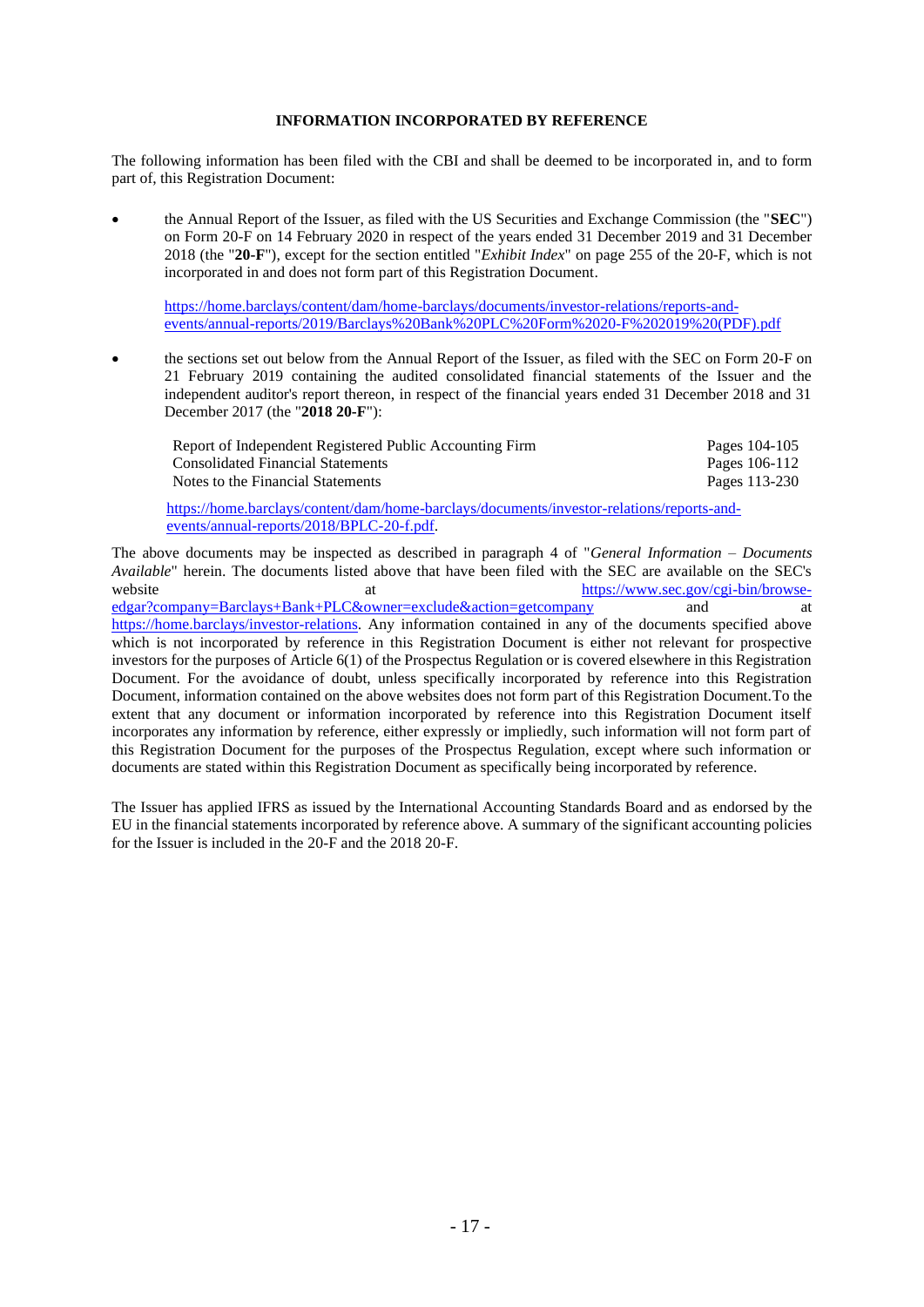#### **FORWARD-LOOKING STATEMENTS**

This Registration Document and certain documents incorporated by reference herein contain certain forward-looking statements within the meaning of Section 21E of the US Securities Exchange Act of 1934, as amended, and Section 27A of the US Securities Act of 1933, as amended, with respect to the Barclays Bank Group. The Issuer cautions readers that no forward-looking statement is a guarantee of future performance and that actual results or other financial condition or performance measures could differ materially from those contained in the forward-looking statements. These forward-looking statements can be identified by the fact that they do not relate only to historical or current facts. Forward-looking statements sometimes use words such as "may", "will", "seek", "continue", "aim", "anticipate", "target", "projected", "expect", "estimate", "intend", "plan", "goal", "believe", "achieve" or other words of similar meaning. Examples of forward-looking statements include, among others, statements or guidance regarding or relating to the Barclays Bank Group's future financial position, income growth, assets, impairment charges, provisions, business strategy, capital, leverage and other regulatory ratios, payment of dividends (including dividend payout ratios and expected payment strategies), projected levels of growth in the banking and financial markets, projected costs or savings, any commitments and targets, estimates of capital expenditures, plans and objectives for future operations, projected employee numbers, IFRS impacts and other statements that are not historical fact.

By their nature, forward-looking statementsinvolve risk and uncertainty because they relate to future events and circumstances. The forward-looking statements speak only as at the date on which they are made and such statements may be affected by changes in legislation, the development of standards and interpretations under IFRS, including evolving practices with regard to the interpretation and application of accounting and regulatory standards, the outcome of current and future legal proceedings and regulatory investigations, future levels of conduct provisions, the policies and actions of governmental and regulatory authorities, geopolitical risks and the impact of competition. In addition, factors including (but not limited to) the following may have an effect: capital, leverage and other regulatory rules applicable to past, current and future periods; UK, US, Eurozone and global macroeconomic and business conditions; the effects of any volatility in credit markets; market related risks such as changes in interest rates and foreign exchange rates; effects of changes in valuation of credit market exposures; changes in valuation of issued securities; volatility in capital markets; changes in credit ratings of any entity within the Barclays Bank Group or any securities issued by such entities; instability as a result of the exit by the UK from the EU and the disruption that may subsequently result in the UK and globally; and the success of future acquisitions, disposals and other strategic transactions. A number of these influences and factors are beyond the Barclays Bank Group's control. As a result, the Barclays Bank Group's actual financial position, future results, dividend payments, capital, leverage or other regulatory ratios or other financial and non-financial metrics or performance measures may differ materially from the statements or guidance set forth in the Barclays Bank Group's forward-looking statements. Additional risks and factors which may impact the Barclays Bank Group's future financial condition and performance are identified in the Barclays Bank Group's filings with the SEC (including, without limitation, in the 20-F (as defined in the "*Information Incorporated by Reference*" section above)), which are available on the SEC's website at [http://www.sec.gov.](http://www.sec.gov/)

Any forward-looking statements made herein speak only as of the date they are made and it should not be assumed that they have been revised or updated in the light of new information or future events. Except as required by the PRA, the CBI and Euronext Dublin or applicable law, the Barclays Bank Group expressly disclaims any obligation or undertaking to release publicly any updates or revisions to any forward-looking statements contained herein to reflect any change in the Barclays Bank Group's expectations with regard thereto or any change in events, conditions or circumstances on which any such statement is based. The reader should, however, consult any additional disclosures that the Barclays Bank Group has made or may make in documents it has published or may publish via the Regulatory News Service of the London Stock Exchange plc and/or has filed or may file with the SEC.

Subject to the Barclays Bank Group's obligations under the applicable laws and regulations of any relevant jurisdiction, (including, without limitation, the UK and the US), in relation to disclosure and ongoing information, the Issuer undertakes no obligation to update publicly or revise any forward looking statements, whether as a result of new information, future events or otherwise.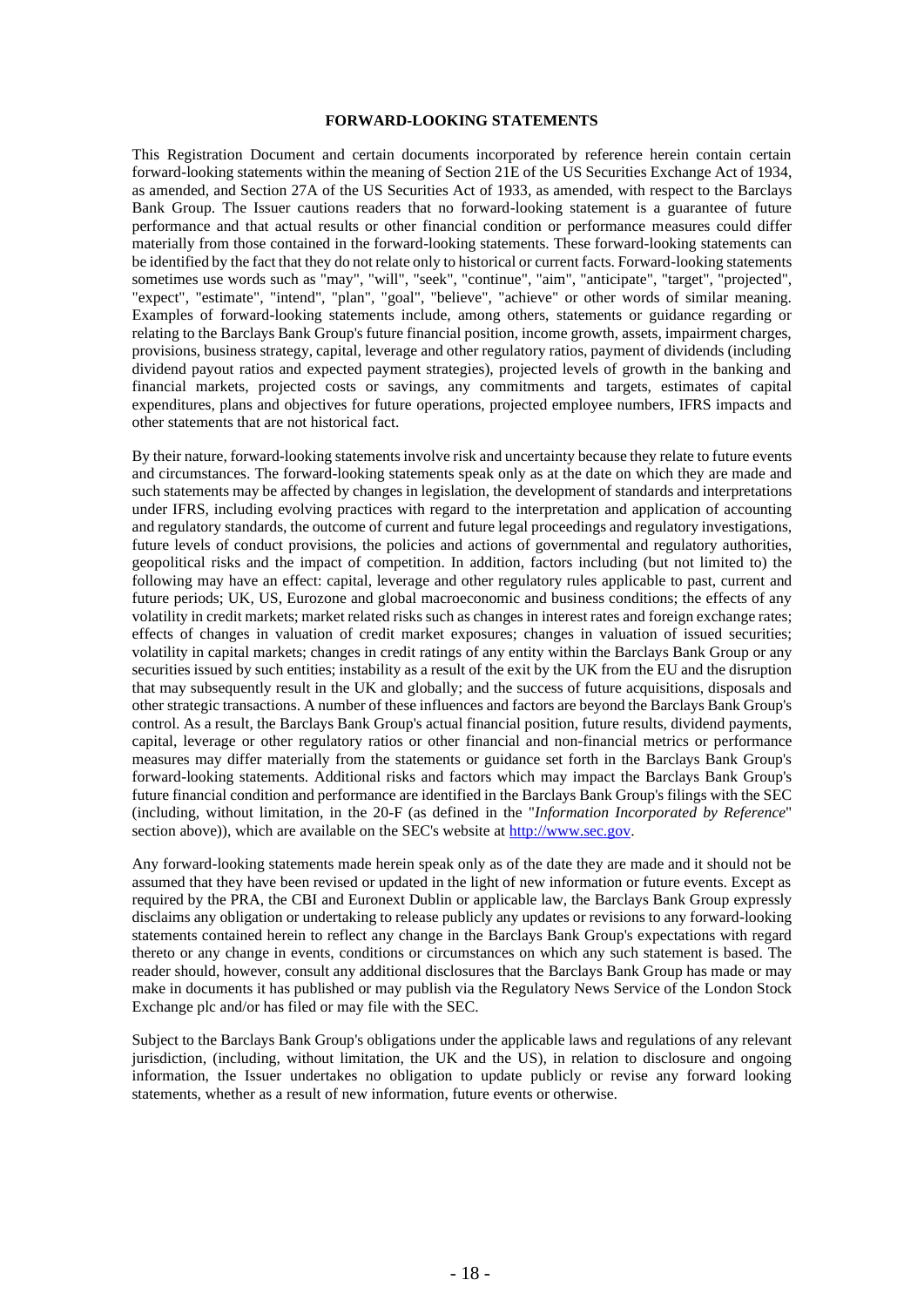### **THE ISSUER, THE BARCLAYS BANK GROUP AND THE GROUP**

The Issuer is a public limited company registered in England and Wales under number 1026167. The liability of the members of the Issuer is limited. It has its registered and head office at 1 Churchill Place, London, E14 5HP, United Kingdom (telephone number +44 (0)20 7116 1000). The Issuer was incorporated on 7 August 1925 under the Colonial Bank Act 1925 and on 4 October 1971 was registered as a company limited by shares under the Companies Acts 1948 to 1967. Pursuant to The Barclays Bank Act 1984, on 1 January 1985, the Issuer was re-registered as a public limited company and its name was changed from 'Barclays Bank International Limited' to 'Barclays Bank PLC'. The whole of the issued ordinary share capital of the Issuer is beneficially owned by Barclays PLC. Barclays PLC is the ultimate holding company of the Group. The Issuer's principal activity is to offer products and services designed for larger corporate, wholesale and international banking clients.

Barclays is a British universal bank with a diversified and connected portfolio of businesses, serving retail and wholesale customers and clients globally. The Group's businesses include consumer banking and payments operations around the world, as well as a top-tier, full service, global consumer and investment bank. The Group operates as two divisions – the Barclays UK division ("**Barclays UK**") and the Barclays International division ("**Barclays International**"). These are housed in two banking subsidiaries – Barclays UK sits within Barclays Bank UK PLC and Barclays International sits within the Issuer – which are supported by Barclays Execution Services Limited. Barclays Execution Services Limited is the Group-wide service company providing technology, operations and functional services to businesses across the Group.

The short term unsecured obligations of the Issuer are rated A-1 by S&P Global Ratings Europe Limited, P-1 by Moody's Investors Service Ltd. and F1 by Fitch Ratings Limited and the long-term unsecured unsubordinated obligations of the Issuer are rated A by S&P Global Ratings Europe Limited, A1 by Moody's Investors Service Ltd. and A+ by Fitch Ratings Limited.

Based on the Barclays Bank Group's audited financial information for the year ended 31 December 2019, the Barclays Bank Group had total assets of £876,672m (2018: £877,700m), loans and advances at amortised cost of £141,636m (2018: £136,959m), total deposits of £213,881m (2018: £199,337m), and total equity of £50,615m (2018: £47,711m) (including non-controlling interests of £0 (2018: £2m)). The profit before tax of the Barclays Bank Group for the year ended 31 December 2019 was £3,112m (2018: £1,286m) after credit impairment charges of £1,202m (2018: £643m). The financial information in this paragraph is extracted from the audited consolidated financial statements of the Issuer for the year ended 31 December 2019.

#### **Legal Proceedings**

For a description of the governmental, legal or arbitration proceedings that the Issuer and the Barclays Bank Group face, see Note 23 (*Provisions*) and Note 25 (*Legal, competition and regulatory matters*) to the consolidated financial statements of the Issuer on pages 159 to 160 and pages 161 to 165 respectively, of the 20-F.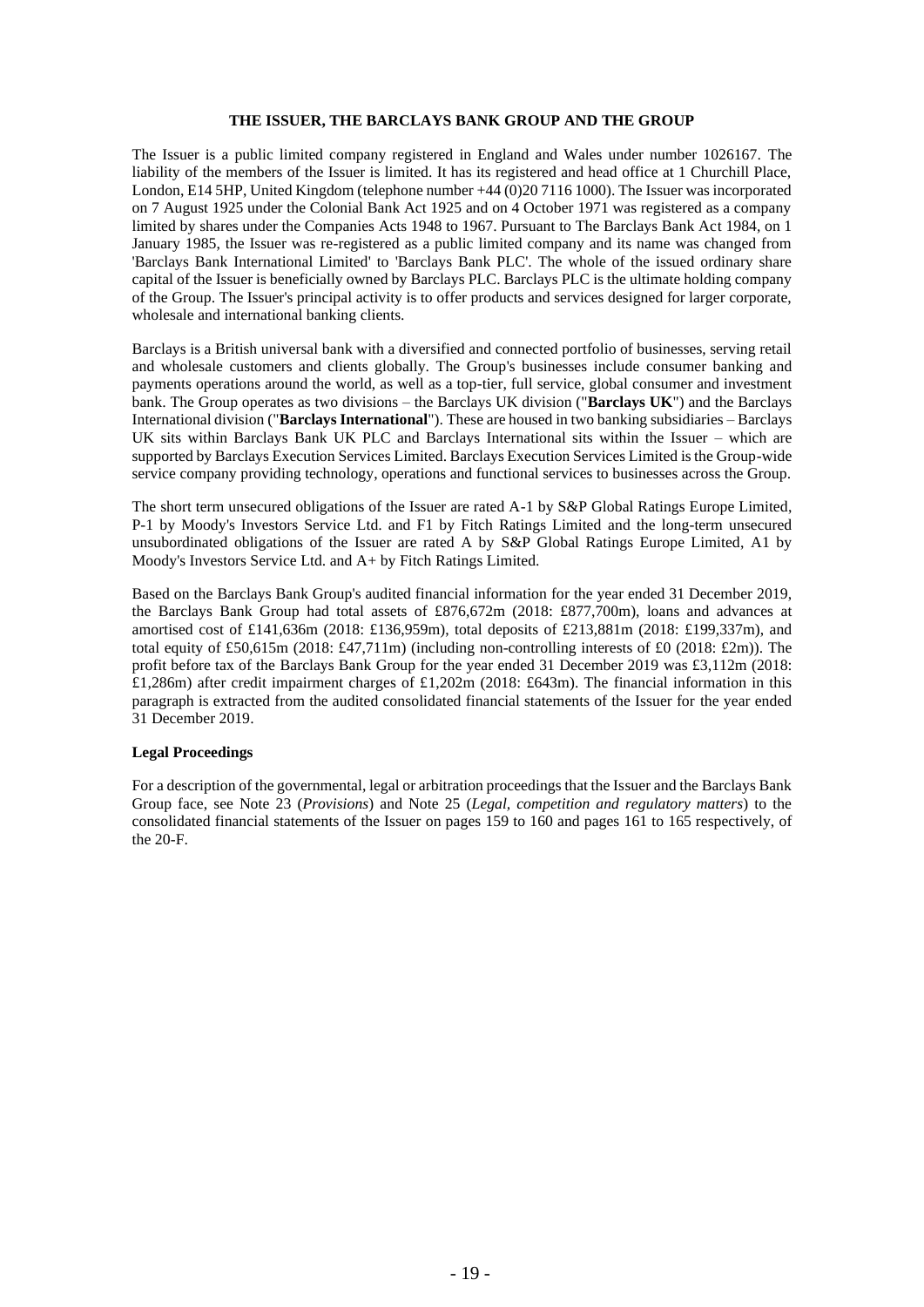## **Directors**

The Directors of the Issuer, each of whose business address is 1 Churchill Place, London E14 5HP, United Kingdom, their functions in relation to the Issuer and their principal outside activities (if any) of significance to the Issuer are as follows:

| <b>Name</b>         | $Function(s)$ within the Issuer                          | <b>Principal outside activities</b>                                                                                                                                                                                                                                                                                               |
|---------------------|----------------------------------------------------------|-----------------------------------------------------------------------------------------------------------------------------------------------------------------------------------------------------------------------------------------------------------------------------------------------------------------------------------|
| Nigel Higgins       | Non-Executive Director and<br>Chairman                   | Barclays PLC (Group Chairman); Sadler's<br>Wells (Chairman); Tetra Laval Group (Non-<br><b>Executive Director</b> )                                                                                                                                                                                                               |
| <b>James Staley</b> | Executive Director and Chief<br><b>Executive Officer</b> | Barclays PLC (Executive Director and Group<br>Chief Executive Officer);<br>Institute<br>οf<br>International Finance (Board Member); Bank<br>Policy Institute (Board Member)                                                                                                                                                       |
| Tushar Morzaria     | <b>Executive Director</b>                                | Barclays PLC (Executive Director and Group<br>Finance Director); The 100 Group of the FTSE<br>100 Finance Directors (Member); Sterling<br>Risk Free References Rates Working Group<br>(Chair)                                                                                                                                     |
| Michael Ashley      | Non-Executive Director                                   | Barclays PLC (Non-Executive Director);<br>Barclays Capital Securities Limited (Non-<br>Executive Director); International Ethics<br>Standards Board for Accountants (Member);<br><b>ICAEW</b><br>Ethics<br><b>Standards</b><br>Committee<br>(Member); Charity Commission<br>Board<br>(Member); Cabinet Office Board (Member)      |
| Tim Breedon         | Non-Executive Director                                   | Barclays PLC (Non-Executive Director);<br>Barclays Capital Securities Ltd<br>$(Non-$<br>Executive Director); Apax Group<br>Alpha<br>Limited (Chairman)                                                                                                                                                                            |
| Mary Anne Citrino   | Non-Executive Director                                   | Barclays PLC (Non-Executive Director);<br>(Non-Executive<br>Ahold<br>Delhaize<br>N.V.<br>Director); Alcoa Corporation (Non-Executive<br>Director); HP Inc (Non-Executive Director);<br>The Blackstone Group L.P. (Senior Advisor)                                                                                                 |
| Mohamed<br>Erian    | A. El- Non-Executive Director                            | Barclays PLC (Non-Executive Director);<br>Under Armour Inc. (Non-Executive Director);<br>SE (Chief Economic<br>Allianz<br>Advisor);<br>Funds<br>Management<br>(Senior<br>Gramercy<br>Investcorp Bank BSC (Senior<br>Advisor);<br>Advisor)                                                                                         |
| Dawn Fitzpatrick    | Non-Executive Director                                   | Barclays PLC (Non-Executive Director);<br>Soros Fund Management LLC (Chief<br>Investment Officer); The New York Federal<br>Reserve's Investor Advisory Committee on<br>Financial Markets (Member); Advisory Board<br>and Investment Committee of the Open<br>Foundations'<br>Society<br>Economic<br>Justice<br>Programme (Member) |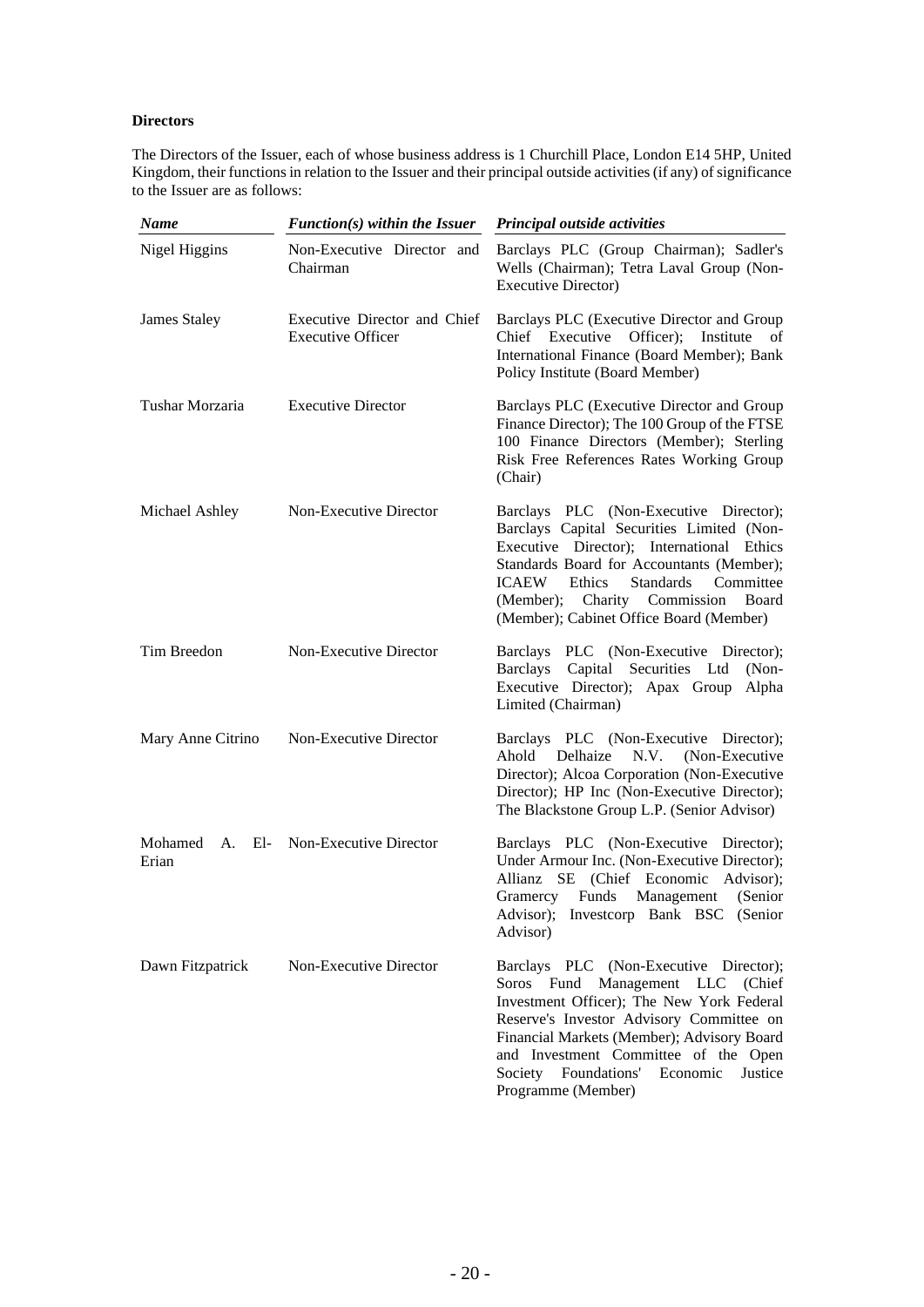| <b>Name</b>                            | $Function(s)$ within the Issuer | Principal outside activities                                                                                                                                                            |
|----------------------------------------|---------------------------------|-----------------------------------------------------------------------------------------------------------------------------------------------------------------------------------------|
| Mary Francis<br>Non-Executive Director |                                 | Barclays PLC (Non-Executive Director);<br>Valaris PLC (Non-Executive Director); The<br>Institute of Business Ethics (Advisory Panel)<br>Member); U.K. Takeover Appeal Board<br>(Member) |
| Diane Schueneman                       | Non-Executive Director          | Barclays PLC (Non-Executive Director);<br>Barclays US LLC (Non-Executive Director);<br>Barclays Execution Services Limited (Chair)                                                      |

No potential conflicts of interest exist between any duties to the Issuer, of the Directors listed above, and their private interests and/or other duties.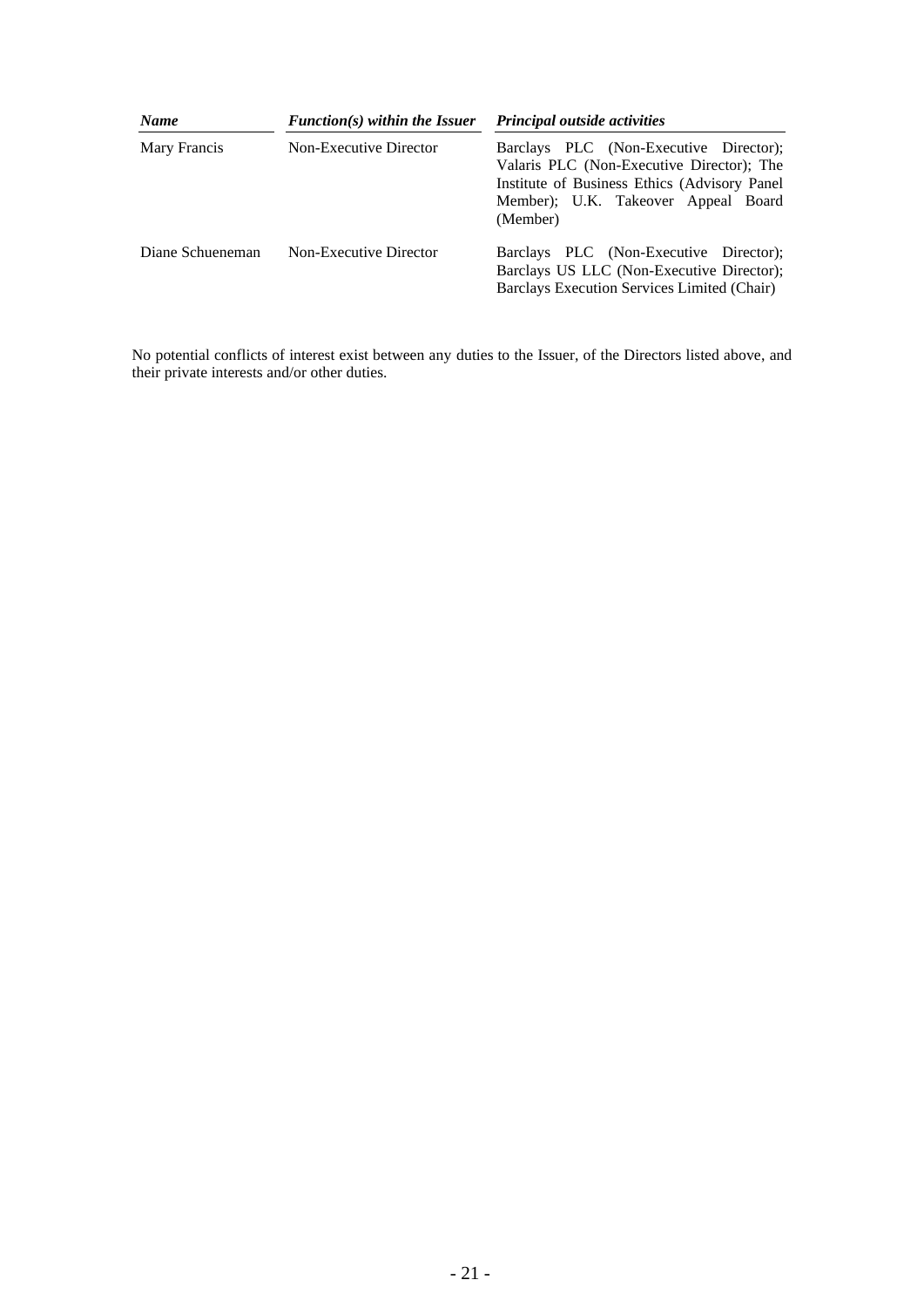## **GENERAL INFORMATION**

## 1. **Significant Change Statement**

There has been no significant change in the financial position or financial performance of the Issuer or the Barclays Bank Group since 31 December 2019.

## **Material Adverse Change Statement**

There has been no material adverse change in the prospects of the Issuer or the Barclays Bank Group since 31 December 2019.

## 2. **Legal Proceedings**

Save as disclosed under Note 23 (*Provisions*) and Note 25 (*Legal, competition and regulatory matters*) to the consolidated financial statements of the Issuer as set out on pages 159 to 160 and pages 161 to 165 respectively, of the 20-F, there are no governmental, legal or arbitration proceedings (including any such proceedings which are pending or threatened of which the Issuer is aware) during the 12 months preceding the date of this Registration Document which may have, or have had in the recent past, significant effects on the financial position or profitability of the Issuer and/or the Barclays Bank Group.

## 3. **Auditors**

The annual consolidated financial statements of the Issuer for the years ended 31 December 2018 and 31 December 2019 have each been audited without qualification by KPMG LLP ("**KPMG**"), chartered accountants and registered auditors (a member of the Institute of Chartered Accountants in England and Wales), of 15 Canada Square, London E14 5GL, United Kingdom.

### 4. **Documents Available**

For as long as this Registration Document remains in effect or any Securities issued in conjunction with this Registration Document remain outstanding, copies of the following documents will, when available, be made available during usual business hours on a weekday (Saturdays, Sundays and public holidays excepted) for inspection and in the case of (b), (c) and (d) below shall be available for collection, free of charge, at the registered office of the Issuer and at https://home.barclays/investor-relations.

- (a) the constitutional documents of the Issuer;
- (b) the documents set out in the "*Information Incorporated by Reference*" section of this Registration Document;
- (c) all future annual reports and semi-annual financial statements of the Issuer; and
- (d) the Registration Document.

For the avoidance of doubt, unless specifically incorporated by reference into this Registration Document, information contained on the above websites do not form part of this Registration Document.

## 5. **Ratings**

The credit ratings included or referred to in this Registration Document will be treated for the purposes of the CRA Regulation as having been issued by Fitch, Moody's and S&P, each of which is established in the EU and has been registered under the CRA Regulation\*.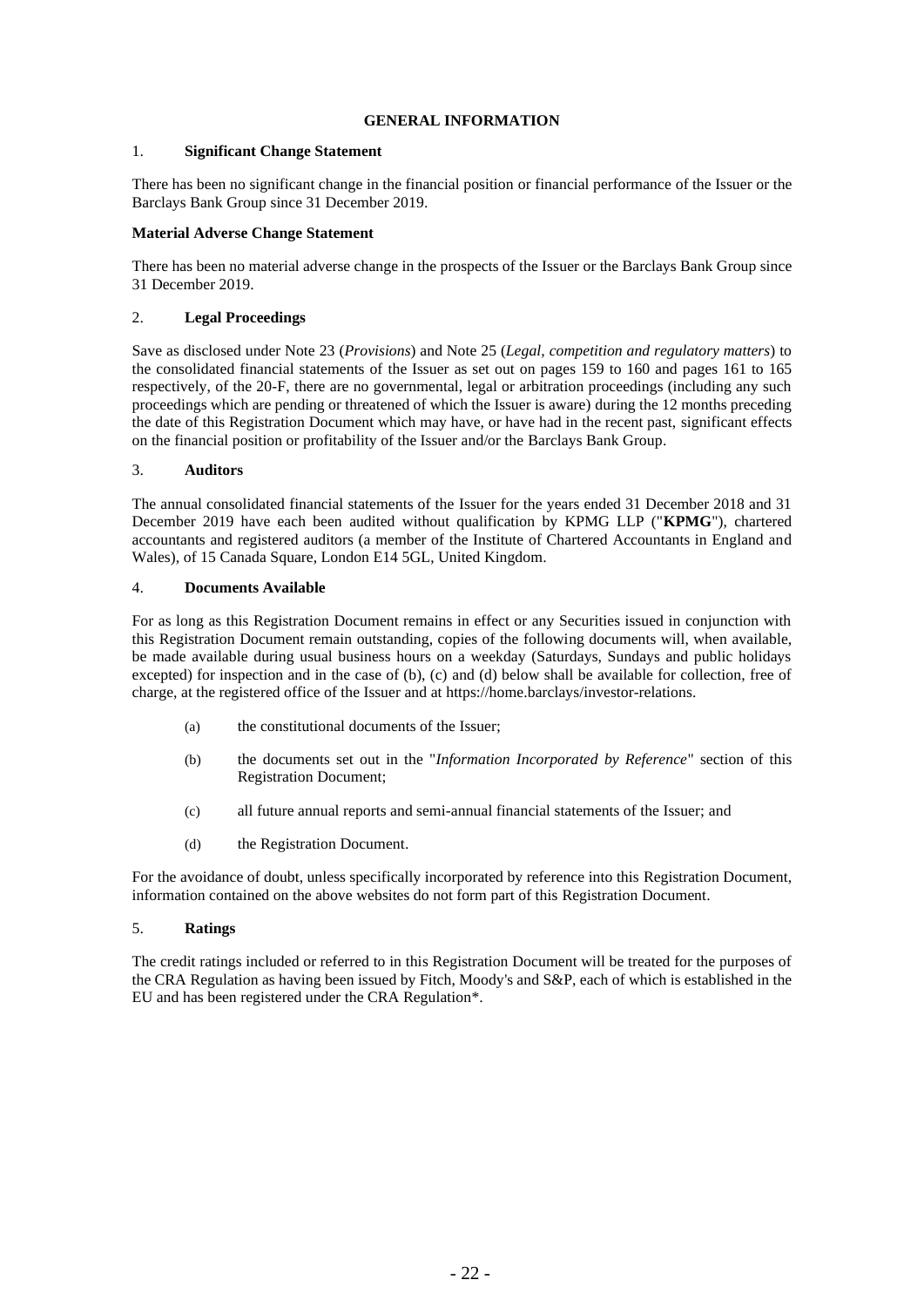As of the date of this Registration Document, the short-term unsecured obligations of the Issuer are rated A-1 by Standard & Poor's<sup>1</sup>, P-1 by Moody's<sup>2</sup>, and F1 by Fitch<sup>3</sup> and the long-term obligations of the Issuer are rated A by Standard & Poor's<sup>4</sup>, A1 by Moody's<sup>5</sup>, and A+ by Fitch<sup>6</sup>.

## 6. **Legal Entity Identifier**

The Legal Entity Identifier (LEI) of the Issuer is G5GSEF7VJP5I7OUK5573.

## 7. **Issuer Website**

The Issuer's website is https://home.barclays/. Unless specifically incorporated by reference into this Registration Document, information contained on the website does not form part of this Registration Document.

**<sup>\*</sup> Notes on Issuer ratings:** The information in these footnotes has been extracted from information made available by each rating agency (as at the date of this Registration Document) referred to below. The Issuer confirms that such information has been accurately reproduced and that, so far as the Issuer is aware, and is able to ascertain from information published by such rating agencies, no facts have been omitted which would render the reproduced information inaccurate or misleading.

<sup>&</sup>lt;sup>1</sup> A short-term obligation rated 'A-1' is rated in the highest category by S&P Global Ratings. The obligor's capacity to meet its financial commitments on the obligation is strong. Within this category, certain obligations are designated with a plus sign (+). This indicates that the obligor's capacity to meet its financial commitments on these obligations is extremely strong.

 $\overline{2}$ 'P-1' Issuers (or supporting institutions) rated Prime-1 have a superior ability to repay short-term debt obligations.

<sup>&</sup>lt;sup>3</sup> An 'F1' rating indicates the strongest intrinsic capacity for timely payment of financial commitments; may have an added "+" to denote any exceptionally strong credit feature.

<sup>&</sup>lt;sup>4</sup> An obligation rated 'A' is somewhat more susceptible to the adverse effects of changes in circumstances and economic conditions than obligations in higher-rated categories. However, the obligor's capacity to meet its financial commitments on the obligation is still strong. Ratings from 'AA' to 'CCC' may be modified by the addition of a plus  $(+)$  or minus  $(-)$  sign to show relative standing within the rating categories.

<sup>5</sup> Obligations rated 'A' are judged to be upper-medium grade and are subject to low credit risk. Note: Moody's appends numerical modifiers 1, 2, and 3 to each generic rating classification from 'Aa' through 'Caa'. The modifier 1 indicates that the obligation ranks in the higher end of its generic rating category; the modifier 2 indicates a mid-range ranking; and the modifier 3 indicates a ranking in the lower end of that generic rating category.

<sup>6</sup> 'A' ratings denote strong prospects for ongoing viability. Fundamental characteristics are strong and stable, such that it is unlikely that the bank would have to rely on extraordinary support to avoid default. This capacity may, nevertheless, be more vulnerable to adverse business or economic conditions than is the case for higher ratings.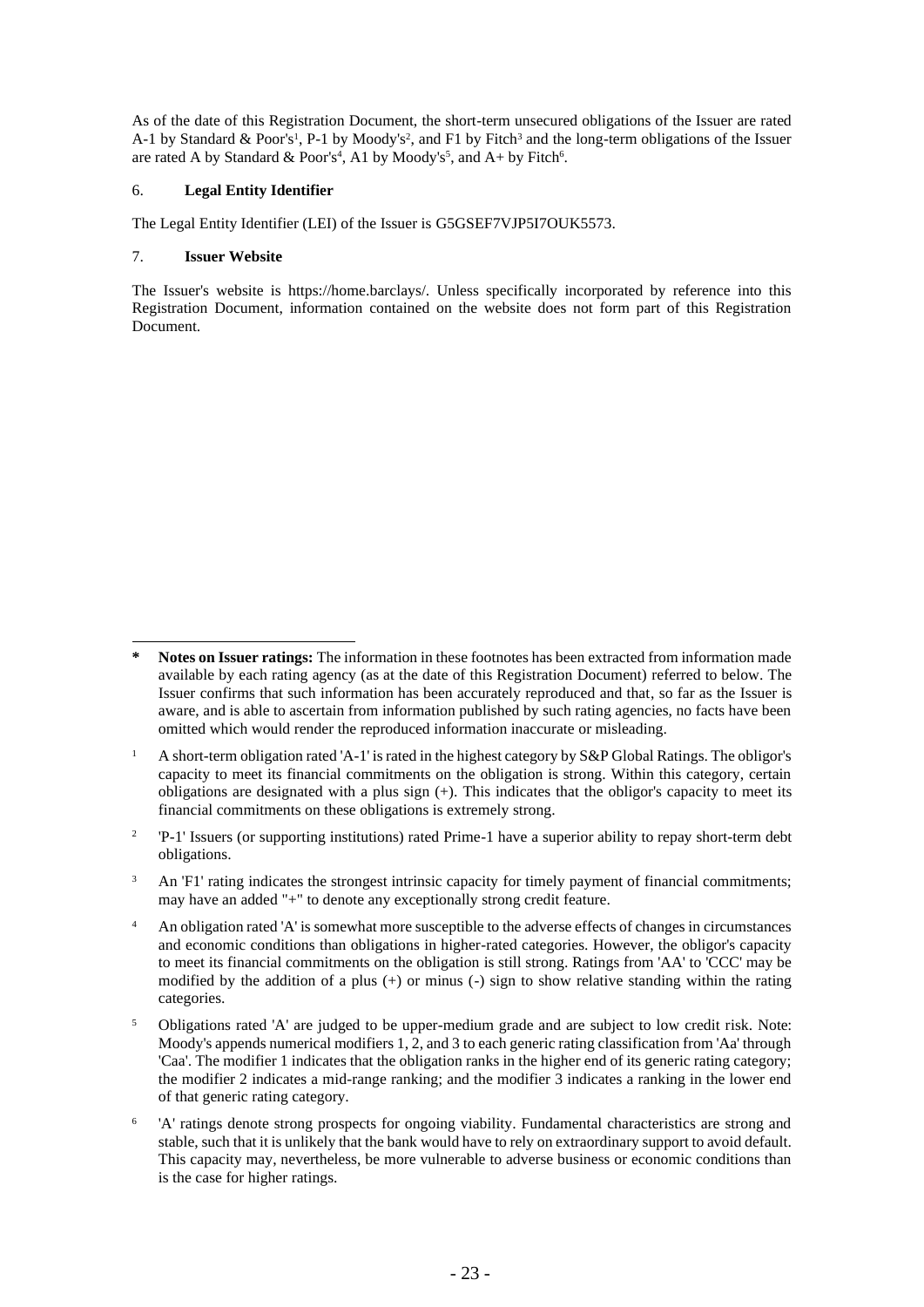## **APPENDIX**

*This appendix to the Registration Document (the "Appendix") has been prepared for the purposes of Article 26(4) of the Prospectus Regulation. This Appendix is to be read as an introduction to the Registration Document.* 

*Any decision to invest in debt or derivatices securities of the Issuer should be based on a consideration of the Registration Document as a whole and the terms and conditions of such securities, as set out in the relevant prospectus or other offering document by the investor; the investor could lose all or part of the invested capital; where a claim relating to the information contained in a Registration Document is brought before a court, the plaintiff investor might, under national law, have to bear the costs of translating the Registration Document before the legal proceedings are initiated; civil liability attaches only to those persons who have tabled the Appendix including any translation thereof, but only where the Appendix is misleading, inaccurate or inconsistent, when read together with the other parts of the Registration Document, or where it does not provide, when read together with the other parts of the Registration Document, key information in order to aid investors when considering whether to invest in such securities.*

#### **Key Information on the Issuer**

### **Who is the Issuer of the securities?**

## **Domicile and legal form of the Issuer**

Barclays Bank PLC (the "**Issuer**") is a public limited company registered in England and Wales under number 1026167. The liability of the members of the Issuer is limited. It has its registered and head office at 1 Churchill Place, London, E14 5HP, United Kingdom (telephone number +44 (0)20 7116 1000). The Legal Entity Identifier (LEI) of the Issuer is G5GSEF7VJP5I7OUK5573.

### **Principal activities of the Issuer**

The Group's businesses include consumer banking and payments operations around the world, as well as a top-tier, full service, global consumer and investment bank. The Group comprises of Barclays PLC together with its subsidiaries, including the Issuer. The Issuer's principal activity is to offer products and services designed for larger corporate, wholesale and international banking clients.

The term the "**Group**" mean Barclays PLC together with its subsidiaries and the term "**Barclays Bank Group**" means Barclays Bank PLC together with its subsidiaries.

### **Major shareholders of the Issuer**

The whole of the issued ordinary share capital of the Issuer is beneficially owned by Barclays PLC. Barclays PLC is the ultimate holding company of the Group.

### **Identity of the key managing directors of the Issuer**

The key managing directors of the Issuer are James Staley (Chief Executive Officer and Executive Director) and Tushar Morzaria (Executive Director).

#### **Identity of the statutory auditors of the Issuer**

The statutory auditors of the Issuer are KPMG LLP ("**KPMG**"), chartered accountants and registered auditors (a member of the Institute of Chartered Accountants in England and Wales), of 15 Canada Square, London E14 5GL, United Kingdom.

## **What is the key financial information regarding the Issuer?**

The Issuer has derived the selected consolidated financial information included in the table below for the years ended 31 December 2019 and 31 December 2018 from the annual consolidated financial statements of the Issuer for the years ended 31 December 2019 and 2018 (the "**Financial Statements**"), which have each been audited without qualification by KPMG.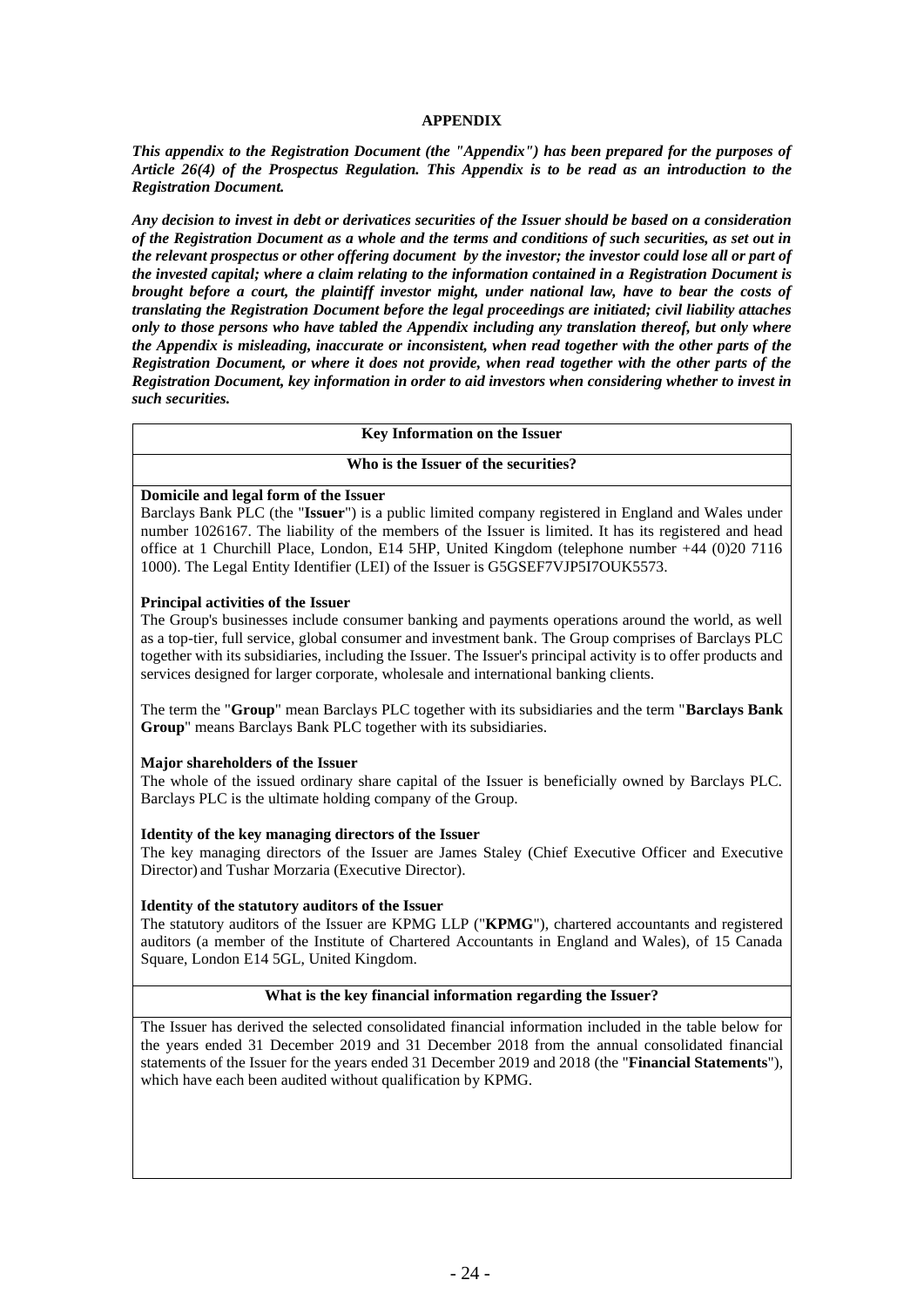| <b>Consolidated Income Statement</b>                |         | As at 31 December |  |
|-----------------------------------------------------|---------|-------------------|--|
|                                                     | 2019    | 2018              |  |
|                                                     |         | (fm)              |  |
|                                                     | 3,907   | 3,130             |  |
|                                                     | 5,672   | 5.607             |  |
|                                                     | (1,202) | (643)             |  |
|                                                     | 4,073   | 4,364             |  |
|                                                     | 3,112   | 1,286             |  |
|                                                     | 2,780   | 1,010             |  |
| <b>Consolidated Balance Sheet</b>                   |         | As at 31 December |  |
|                                                     | 2019    | 2018              |  |
|                                                     |         | (fm)              |  |
|                                                     | 876,672 | 877,700           |  |
|                                                     | 33.536  | 39,063            |  |
|                                                     | 33,425  | 35,327            |  |
|                                                     | 141,636 | 136,959           |  |
|                                                     | 213,881 | 199,337           |  |
|                                                     | 50,615  | 47,711            |  |
|                                                     | 0       | 2                 |  |
| <b>Certain Ratios from the Financial Statements</b> |         |                   |  |
|                                                     |         | As at 31 December |  |
|                                                     | 2019    | 2018              |  |
|                                                     |         | (%)               |  |
|                                                     | 13.9    | 13.5              |  |
|                                                     | 22.1    | 22.2.             |  |
|                                                     | 3.9     | 4.0               |  |

Material risks are those to which senior management pay particular attention and which could cause the delivery of the Barclays Bank Group's strategy, results of operations, financial condition and/or prospects to differ materially from expectations. Emerging risks are those which have unknown components, the impact of which could crystallise over a longer time period. In addition, certain other factors beyond the Barclays Bank Group's control, including escalation of terrorism or global conflicts, natural disasters, epidemic outbreaks and similar events, although not detailed below, could have a similar impact on the Barclays Bank Group.

### **Material existing and emerging risks potentially impacting more than one principal risk**

In addition to material and emerging risks impacting the principal risks set out below, there are also material existing and emerging risks that potentially impact more than one of these principal risks. These risks are: (i) potentially unfavourable global and local economic and market conditions, as well as geopolitical developments; (ii) the process of UK withdrawal from the EU; (iii) the impact of interest rate changes on the Barclays Bank Group's profitability; (iv) the competitive environments of the banking and financial services industry; (v) the regulatory change agenda and impact on business model; (vi) the impact of climate change on the Barclays Bank Group's business; and (vii) the impact of benchmark interest rate reforms on the Barclays Bank Group.

## **Credit risk**

Credit risk is the risk of loss to the Barclays Bank Group from the failure of clients, customers or counterparties, to fully honour their obligations to members of the Barclays Bank Group, including the whole and timely payment of principal, interest, collateral and other receivables.

The Barclays Bank Group is subject to risks arising from changes in credit quality and recovery rates of loans and advances due from borrowers and counterparties in any specific portfolio. The following are areas of uncertainties to the Barclays Bank Group's portfolio which could have a material impact on performance: (i) UK retailers, hospitality and leisure, (ii) consumer affordability, (iii) UK real estate market, (iv) leverage finance underwriting and (v) Italian mortgage portfolio. The Barclays Bank Group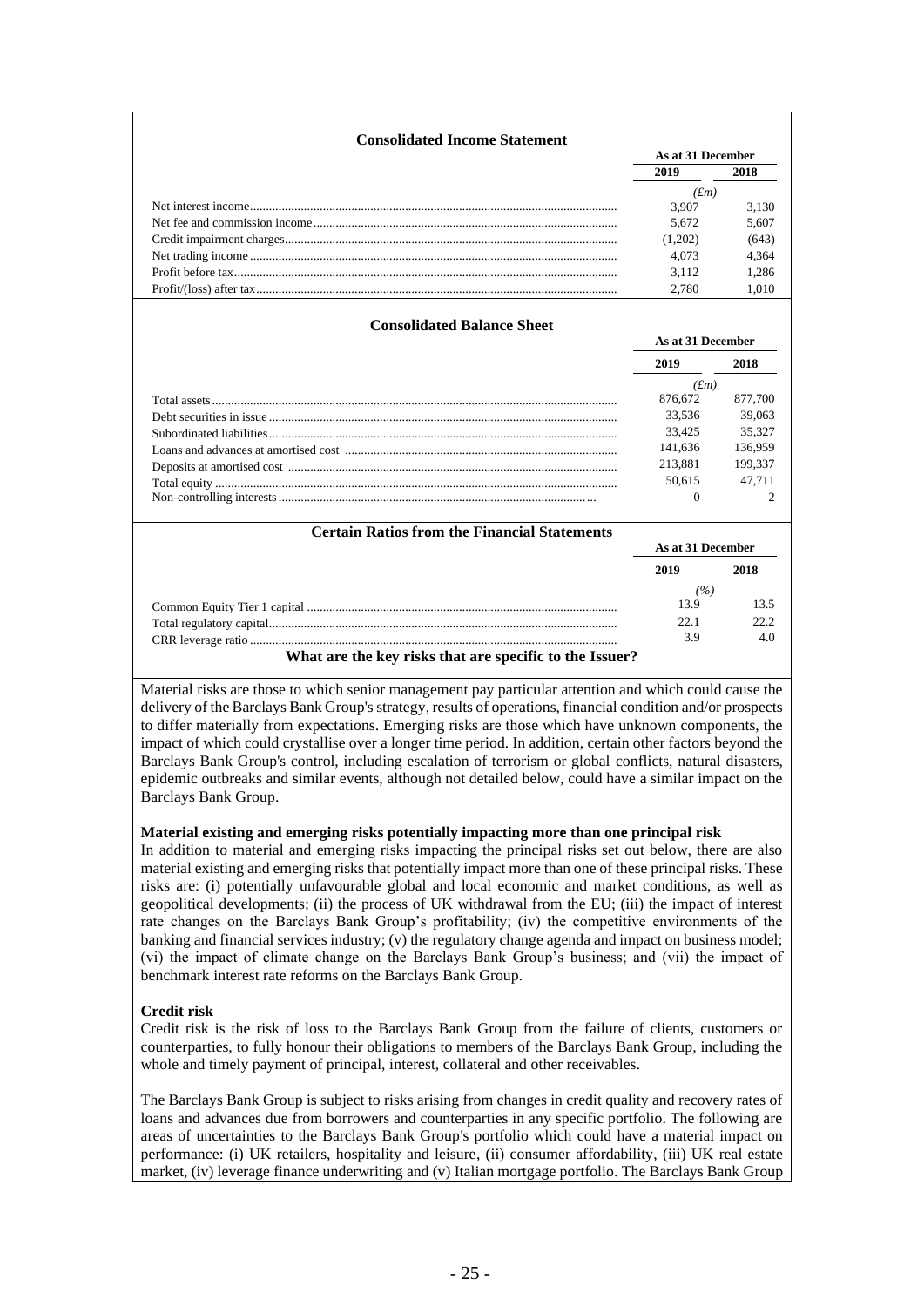also has large individual exposures to single name counterparties, both in its lending activities and in its financial services and trading activities.

## **Market risk**

Market risk is the risk of loss arising from potential adverse change in the value of the Barclays Bank Group's assets and liabilities from fluctuation in market variables. These variables include, but are not limited to, interest rates, foreign exchange, equity prices, commodity prices, credit spreads, implied volatilities and asset correlations in relation to the Barclays Bank Group's portfolios, trading business, execution of client trades.

## **Treasury and capital risk**

There are three primary types of treasury and capital risk faced by the Barclays Bank Group:

(1) liquidity risk – which is the risk that the Barclays Bank Group is unable to meet its contractual or contingent obligations or that it does not have the appropriate amount, tenor and composition of stable funding and liquidity to support its assets, which may also be impacted by credit rating changes;

(2) capital risk – which is the risk that the Barclays Bank Group has an insufficient level or composition of capital to support its normal business activities and pension plans and to meet its regulatory capital requirements under normal operating environments or stressed conditions (both actual and as defined for internal planning or regulatory stress testing purposes); and

(3) Interest rate risk in the banking book – which is the risk that the Barclays Bank Group is exposed to capital or income volatility because of a mismatch between the interest rate exposures of its (non-traded) assets and liabilities.

## **Operational risk**

Operational risk is the risk of loss to the Barclays Bank Group from inadequate or failed processes or systems, human factors or due to external events where the root cause is not due to credit or market risks. Examples include: (i) operational resilience, (ii) cyber threats, (iii) new and emergent technology, (iv) external fraud, (v) data management and information protection, (vi) algorithmic trading, (vii) processing error, (viii) supplier exposure, (ix) critical accounting estimates and judgements, (x) tax risk and (xi) ability to hire and retain appropriately qualified employees.

## **Model risk**

Model risk is the risk of potential adverse consequences from financial assessments or decisions based on incorrect or misused model outputs and reports. Models are, by their nature, imperfect and incomplete representations of reality because they rely on assumptions and inputs, and so they may be subject to errors affecting the accuracy of their outputs. Model errors or misuse may result in (among other things) the Barclays Bank Group making inappropriate business decisions and/or inaccuracies or errors being identified in the Barclays Bank Group's risk management and regulatory reporting processes.

### **Conduct risk**

Conduct risk is the risk of detriment to customers, clients, market integrity, effective competition or the Barclays Bank Group from the inappropriate supply of financial services, including instances of wilful or negligent misconduct. This risk could manifest itself in a variety of ways: (i) employee misconduct, (ii) product governance and life cycle, (iii) financial crime, (iv) data protection and privacy and (v) regulatory focus on culture and accountability.

### **Reputation risk**

Reputation risk is the risk that an action, transaction, investment, event, decision or business relationship will reduce trust in the Barclays Bank Group's integrity and competence. Reputation risk has the potential to arise from operational issues or conduct matters which cause detriment to customers, clients, market integrity, effective competition or the Barclays Bank Group.

### **Legal risk and legal, competition and regulatory matters**

The Barclays Bank Group conducts activities in a highly regulated market which exposes it to legal risk arising from (i) the multitude of laws and regulations that apply to the businesses it operates, which are highly dynamic, may vary between jurisdictions, and are often unclear in their application to particular circumstances especially in new and emerging areas; and (ii) the diversified and evolving nature of the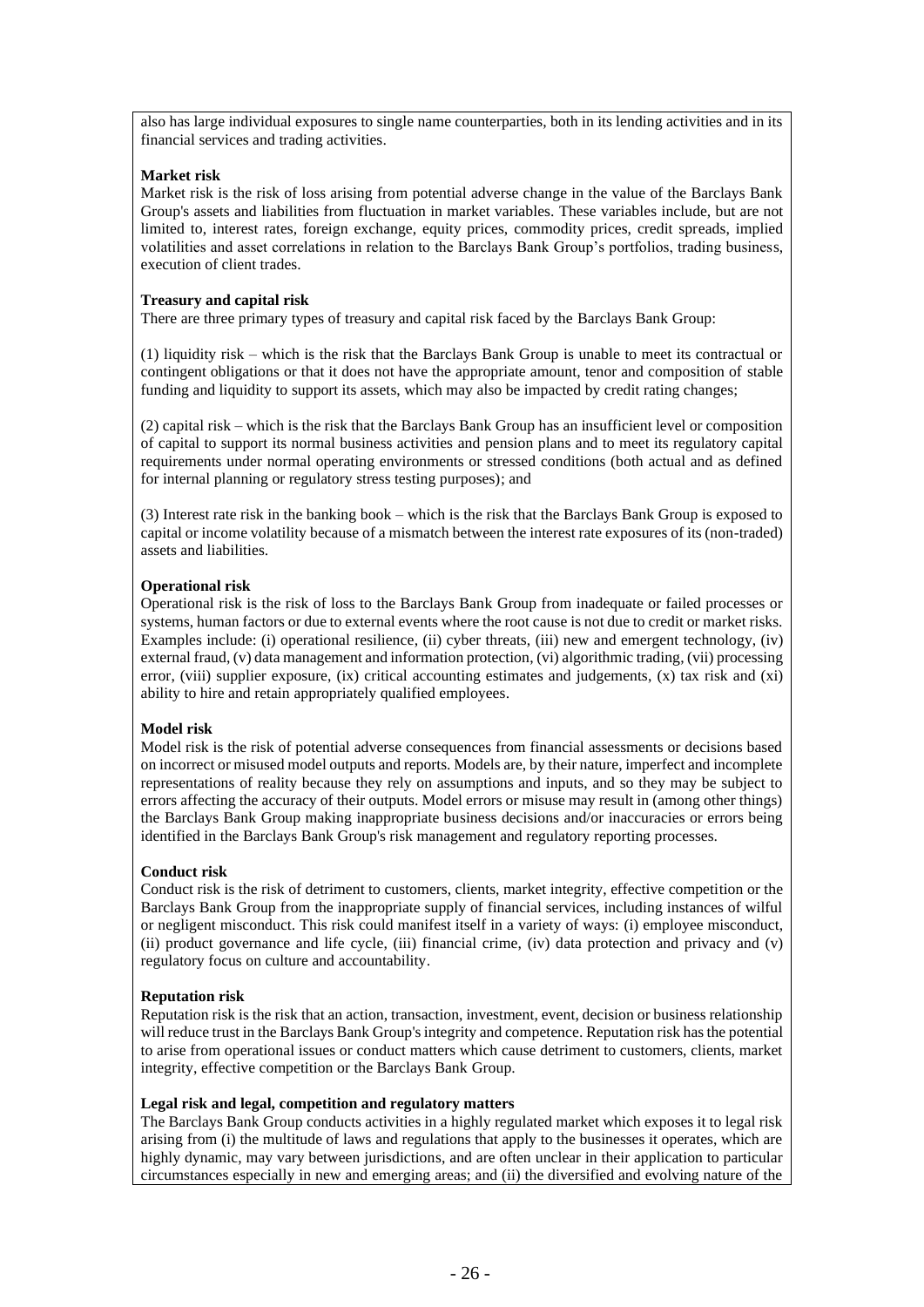Barclays Bank Group's businesses and business practices. In each case, this exposes the Barclays Bank Group to the risk of loss or the imposition of penalties, damages or fines from the failure of members of the Barclays Bank Group to meet their respective legal obligations, including legal or contractual requirements. Legal risk may arise in relation to a number of the risk factors, including (without limitation) as a result of (i) the UK's withdrawal from the EU, (ii) benchmark reform, (iii) the regulatory change agenda, and (iv) rapidly evolving rules and regulations in relation to data protection, privacy and cyber security.

#### **The Issuer and the Barclays Bank Group are subject to substantial resolution powers**

Under the Banking Act, substantial powers are granted to the Bank of England (or, in certain circumstances, HM Treasury), in consultation with the United Kingdom Prudential Regulation Authority, the UK Financial Conduct Authority and HM Treasury, as appropriate as part of a special resolution regime. These powers enable the Bank of England (or any successor or replacement thereto and/or such other authority in the United Kingdom with the ability to exercise the UK Bail-in Power) (the "**Resolution Authority**") to implement various resolution measures and stabilisation options (including, but not limited to, the bail-in tool) with respect to a UK bank or investment firm and certain of its affiliates (currently including the Issuer) (each a "**relevant entity**") in circumstances in which the Resolution Authority is satisfied that the relevant resolution conditions are met.

"**UK Bail-in Power**" means any write-down, conversion, transfer, modification and/or suspension power existing from time to time under any laws, regulations, rules or requirements relating to the resolution of banks, banking group companies, credit institutions and/or investment firms incorporated in the United Kingdom in effect and applicable in the United Kingdom to the Issuer or other members of the Group (as the same has been or may be amended from time to time) pursuant to which obligations of a bank, banking group company, credit institution or investment firm or any of its affiliates can be reduced, cancelled, amended, transferred and/or converted into shares or other securities or obligations of the obligor or any other person.